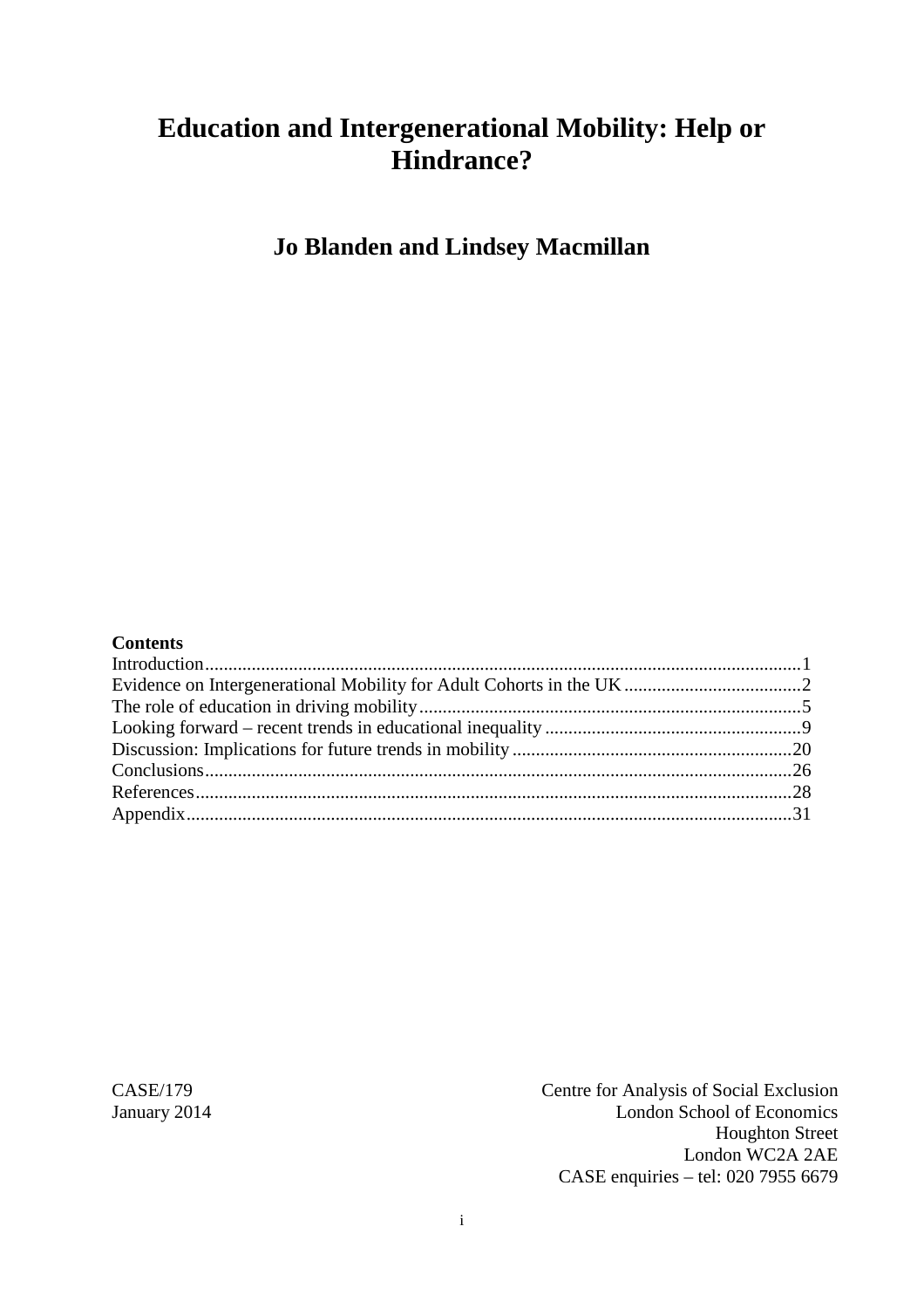# **Centre for Analysis of Social Exclusion**

The Centre for the Analysis of Social Exclusion (CASE) is a multi*-*disciplinary research centre based at the London School of Economics and Political Science (LSE), within the Suntory and Toyota International Centres for Economics and Related Disciplines (STICERD). Our focus is on exploration of different dimensions of social disadvantage, particularly from longitudinal and neighbourhood perspectives, and examination of the impact of public policy.

In addition to our discussion paper series (CASEpapers), we produce occasional summaries of our research in CASEbriefs, and reports from various conferences and activities in CASEreports. All these publications are available to download free from our website. Limited printed copies are available on request.

For further information on the work of the Centre, please contact the Centre Manager, Jane Dickson, on:

| Telephone: UK+20 7955 6679    |
|-------------------------------|
| UK+20 7955 6951               |
| j.dickson@lse.ac.uk           |
| http://sticerd.lse.ac.uk/case |
|                               |

### © Jo Blanden Lindsey Macmillan

All rights reserved. Short sections of text, not to exceed two paragraphs, may be quoted without explicit permission provided that full credit, including  $\odot$  notice, is given to the source.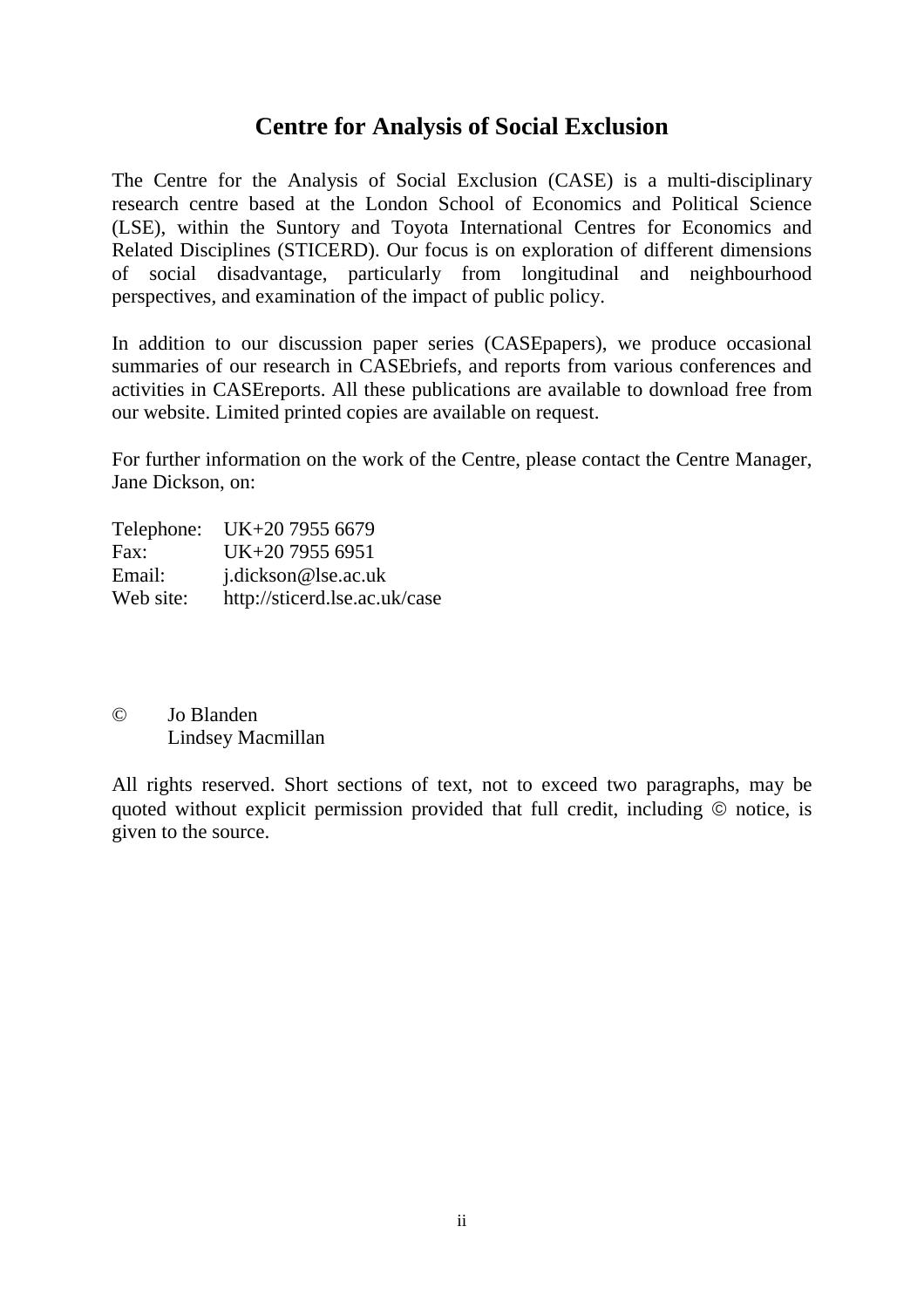### **Editorial note and Acknowledgements**

This project is part of the Social Policy in a Cold Climate programme of work which is funded by Joseph Rowntree Foundation, the Nuffield Foundation and Trust for London. We would like to thank Ruth Lupton, John Hills, Abigail McKnight, Paul Gregg and members of the SPCC Cold Climate team for their helpful comments The research is taking place from October 2011 to May 2015. More detail and other papers in the series will be found at: [http://sticerd.lse.ac.uk/case/\\_new/research/Social\\_Policy\\_in\\_a\\_Cold\\_Climate.asp](http://sticerd.lse.ac.uk/case/_new/research/Social_Policy_in_a_Cold_Climate.asp)

Jo Blanden is based at Department of Economics, University of Surrey and Centre for Economic Performance, London School of Economics. Lindsey Macmillan is based at the Department of Quantitative Social Science, Institute of Education, University of London and Centre for Analysis of Social Exclusion, London School of Economics

# **Abstract**

Evidence on intergenerational income mobility in the UK is dated. This paper seeks to update our knowledge by introducing new estimates of mobility for later measures of earnings in the 1958 and 1970 birth cohorts. Given poor or non-existent data on more recent cohorts we adopt an indirect approach to assessing more recent mobility trends. This exploits the close link between income persistence across generations and the gap in educational achievement by family background (referred to as educational inequality). We gather a comprehensive set of data which measures educational inequality for different cohorts at different points in the education system. We conclude that educational inequality has declined for cohorts born after 1980, and this is associated with rising average educational achievement. In contrast, evidence on high attainment does not reveal that educational inequality has declined; this suggests that policy seeking to promote equality of opportunity should encourage students to aim high.

Key words: intergenerational income mobility

JEL number: J31

Contact email: L.Macmillan@ioe.ac.uk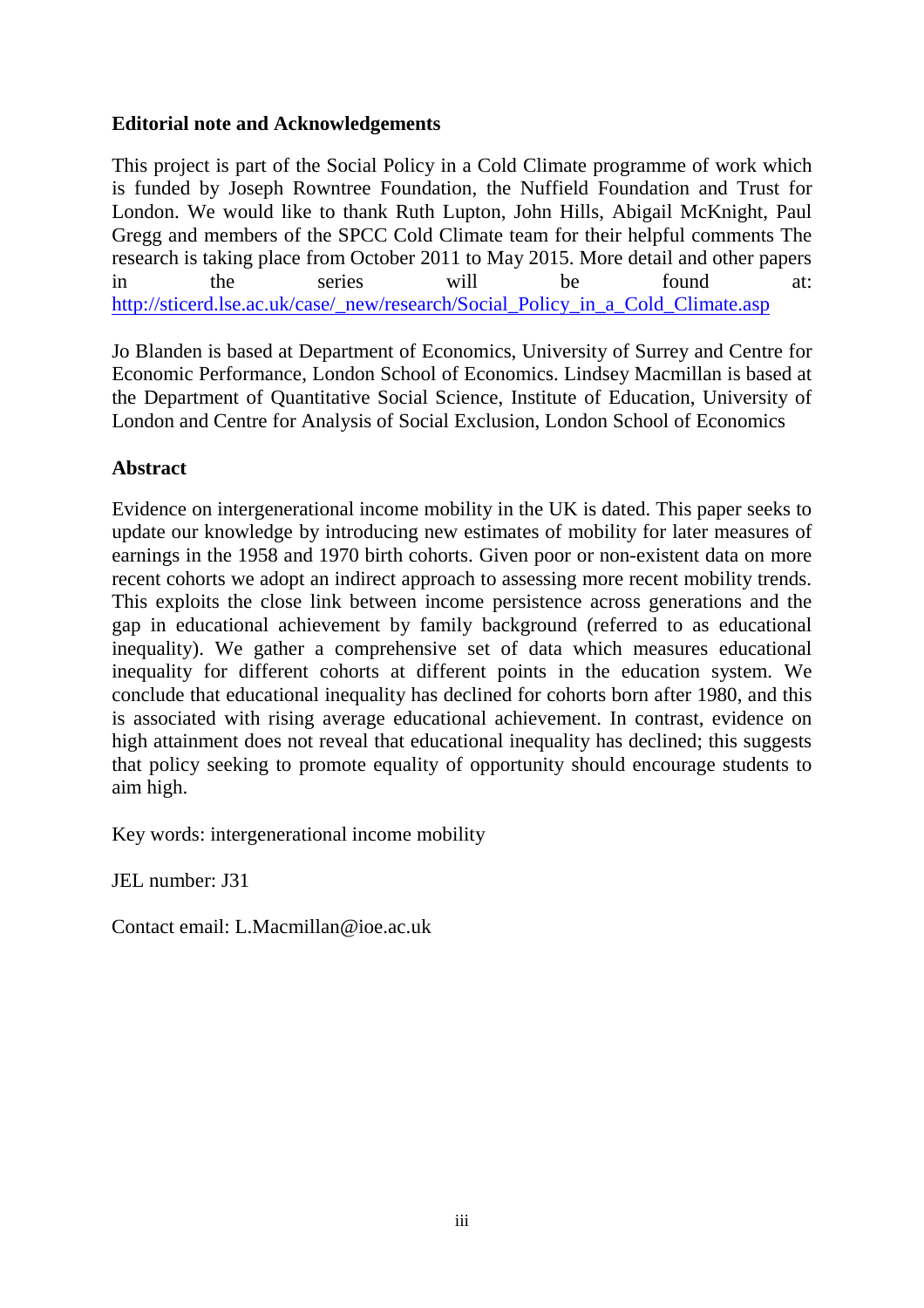# <span id="page-3-0"></span>**Introduction**

Social mobility has risen in prominence in public and political discourse over the past decade. The Deputy Prime Minister unveiled his Social Mobility Strategy in 2011 and improving social mobility is described as the 'principal goal' of the coalition's social policy (Cabinet Office, 2011). The previous Labour Government established the importance of this area, producing its own Social Mobility White Paper in 2009. Policy interest has been underpinned by two important findings. First, the UK does not do well when judged against some comparable countries in terms of income mobility across generations (Bratsberg et. al., 2007). Second, intergenerational income mobility got worse over time in the UK (Blanden et. al., 2004) when comparing children born in 1970 with those born in 1958. However, it is clear that this evidence is based on rather old data; here we review more recent evidence on social mobility; and attempt to establish its future direction.

In this paper we define social mobility as relative income mobility, which is measured as a lack of association between the adult earnings of children and their parental income in childhood. Alternative definitions of social mobility consider movements up and down social positions (class) across generations (Goldthorpe and Jackson, 2007). The advantage of using income is that it is more likely to capture differences in family resources (Blanden, Gregg and Macmillan, 2007). Our approach is relative, measuring the life chances of children given their parents' position in the income distribution in childhood. We therefore ask whether those from the poorer or richer families have the same chance of ending up well-off. We review the latest evidence on intergenerational mobility before attempting to update it.

Intergenerational income mobility is closely linked to inequalities in education by family background (Solon, 2004, Blanden, et al., 2007). The more strongly family background influences educational achievements (the greater educational inequality) the more likely that adult earnings are associated with childhood family income. This is confirmed by findings from Blanden et. al. (2007) that 85% of the decline in mobility between the 1958 and 1970 cohorts can be accounted for by an increase in educational inequality; by the 1970 cohort the achievements of the children of richer parents far outstripped those of children from poorer backgrounds.

Given that educational inequality is an important driver in the persistence of inequalities across generations, it is possible to assess potential future trends in mobility by looking at current trends in educational inequality (Gregg and Macmillan, 2010). This approach has been recognised by Government who monitor 17 'leading indicators' of mobility as set out in the 2011 Social Mobility Strategy. In this paper we follow this rationale bringing together a comprehensive range of evidence across cohorts over time and across the life course in order to build a picture of the trends in educational inequality over the past three decades. We also update the evidence on recent trends in returns to education and shine some light on trends in educational inequality at other, often ignored, parts of the education distribution. Bringing these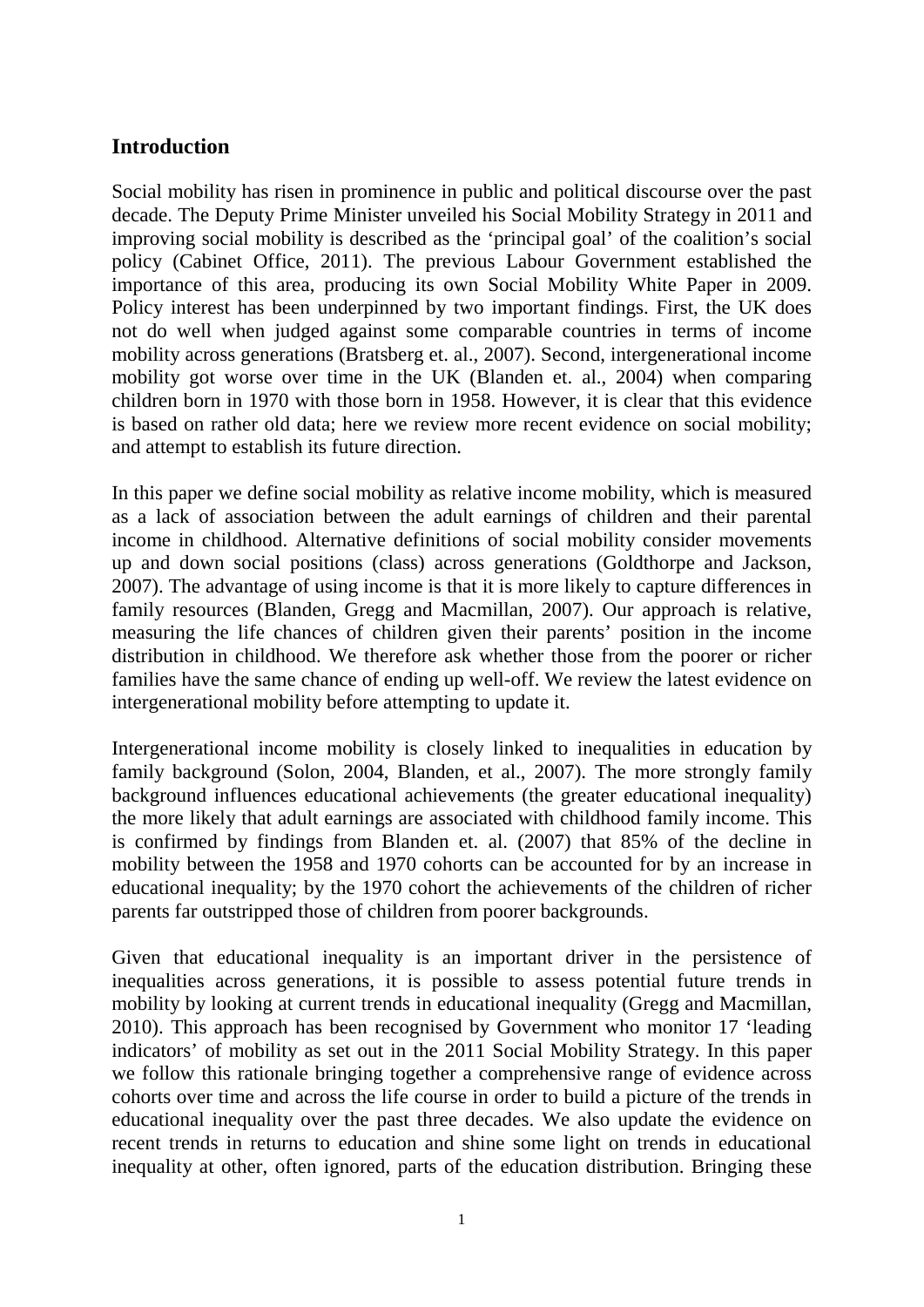aspects together for the first time, we can provide a more complete overview of the likely implications for longer-term intergenerational mobility. The aim of this paper is therefore to inform and stimulate the policy debate in this area.

In the next section we discuss the existing evidence on intergenerational mobility in the UK and update this evidence using more up to date data. In section 3 and 4, we introduce the role of educational inequality in the transmission of incomes across generations and present evidence on this across the life course and across cohorts. Section 5 discusses the implications of these trends in educational inequality in the context of new evidence on returns to these qualifications and new evidence on trends in educational inequality at alternative parts of the distribution of educational attainment. We end with some conclusions and policy discussion.

# <span id="page-4-0"></span>**Evidence on Intergenerational Mobility for Adult Cohorts in the UK**

The much cited evidence on trends in intergenerational income mobility in the UK is from evidence by Blanden, Gregg, Goodman and Machin from a decade ago. The approach taken to measure intergenerational mobility dates back to Becker and Tomes (1986), operationalised as a regression of log son's earnings  $(y_i^{son})$  on log parental income in childhood  $(y_i^{parent})^1$  $(y_i^{parent})^1$ . Daughters are typically excluded from this analysis due to issues with modelling female labour market participation.

$$
y_i^{son} = \alpha_1 + \hat{\beta} y_i^{parent} + \hat{\varepsilon}_i
$$
 (1)

The estimated parameter,  $\hat{\beta}$ , captures the intergenerational elasticity or the persistence in incomes across generations. Mobility, or the extent to which incomes are *not* associated across generations, is measured as  $1 - \hat{\beta}$ .

Blanden et. al. (2004) presented estimates of intergenerational income mobility from the two British birth cohort studies, the National Child Development Study (NCDS) born in 1958 and the British Cohort Study (BCS) born in 1970, suggesting that income persistence across generations increased by 0.092 percentage points from 0.205 in the NCDS to 0.297 in the BCS. This indicates that intergenerational income *mobility* decreased over time from sons born in 1958 to sons born in 1970. Ermisch and Nicoletti (2005) explore changes in mobility using the British Household Panel Survey (BHPS). They use retrospective measures of fathers' occupation at age 14 to impute earnings using a two-sample two-stage least squares approach. Their evidence is consistent with an increase in persistence, or decrease in mobility, for cohorts born between 1960 and 1971.

<span id="page-4-1"></span>Note that in keeping with previous studies we are measuring an asymmetric relationship here, relating earnings in the second generation to parental income in the first generation. This is discussed in greater detail in Blanden et. al. (2013).  $\mathbf{1}$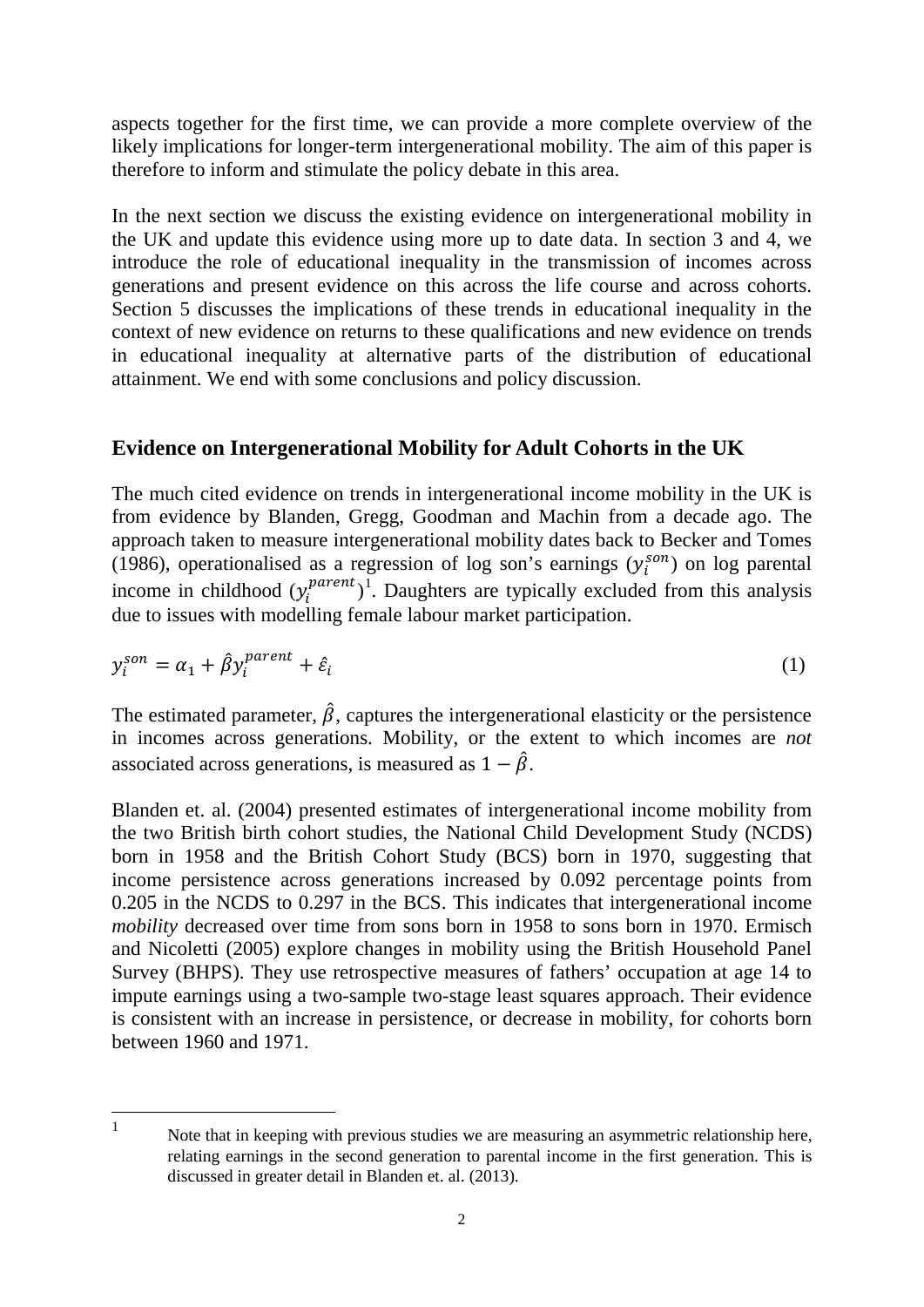Work by leading sociologists in the UK (predominantly John Goldthorpe) has shown that there is no similar change over time in social class mobility using the same data source (Goldthorpe and Jackson, 2007). Goldthorpe (2013) and Erikson and Goldthorpe (2011) argue that if there is greater error in the measure of permanent parental income used by economists in the first cohort of data, the resulting attenuation bias could account for the apparent increase in persistence (decrease in mobility) that is observed over time in the UK. Blanden et. al. (2013) do a number of robustness tests to assess the importance of random measurement error and transitory income variation in the income measures in each data set and find little evidence of a substantial difference across the two cohorts. Instead, they point to an increase in within class income persistence over time which could account for the divergence in findings across the two approaches. In summary, the estimated fall in intergenerational income mobility has been thoroughly scrutinised, and has been found to be robust.

Another important measurement issue is the role of life-cycle bias in estimates of mobility. Blanden et. al. (2004) measures sons' earnings at relatively similar ages (age 33 in NCDS and age 30 in the BCS), this is still considered 'young' in the context of lifetime earnings. Evidence from Haider and Solon (2006) and Grawe (2006) suggests that these estimates may understate the true intergenerational elasticities as the rate of some education qualifications are not fully realised until around the age of 40. To the extent that individuals with high levels of education are typically from more affluent families, this life-cycle bias will understate the difference between the earnings of those from better off and worse off families. Hence the degree of educational inequality is related to the degree of life-cycle bias in estimates of intergenerational income mobility. As the cohort studies have aged, we are now able to present more recent estimates of intergenerational mobility for when the cohorts are age 42 in the NCDS and 34 and 38 in the BCS. Table 1 shows the updated estimates of intergenerational mobility for the cohort members of the NCDS and BCS at older ages.

If we compare the estimates in the NCDS with estimates in the BCS at a more comparable age of sons, 34, we can see that the increase in persistence between the two cohorts is even larger – the elasticity increased by 0.119 percentage points, from 0.205 in the NCDS to 0.324 in the BCS. Given that differential wage returns are not fully realised in the labour market until around age 40 we can extend this picture further<sup>[2](#page-5-0)</sup> to look at even later measures of sons' earnings. By age 42 in the NCDS, the intergenerational elasticity has increased to 0.291. In the BCS, the latest earnings available for the sons is at age 38, which puts the estimated intergenerational elasticity up to 0.385. This is 0.094 percentage points higher than the NCDS estimate at age 42; and the age gap is likely to lead to a further relative rise in the BCS estimate. Previous estimates of mobility have therefore understated the extent of persistence in incomes

<span id="page-5-0"></span><sup>2</sup> Gregg, Macmillan and Vittori (2014) present estimates of intergenerational persistence up to age 50 in the NCDS and up to age 38 in the BCS to document the role of life cycle bias in the UK data.  $\overline{2}$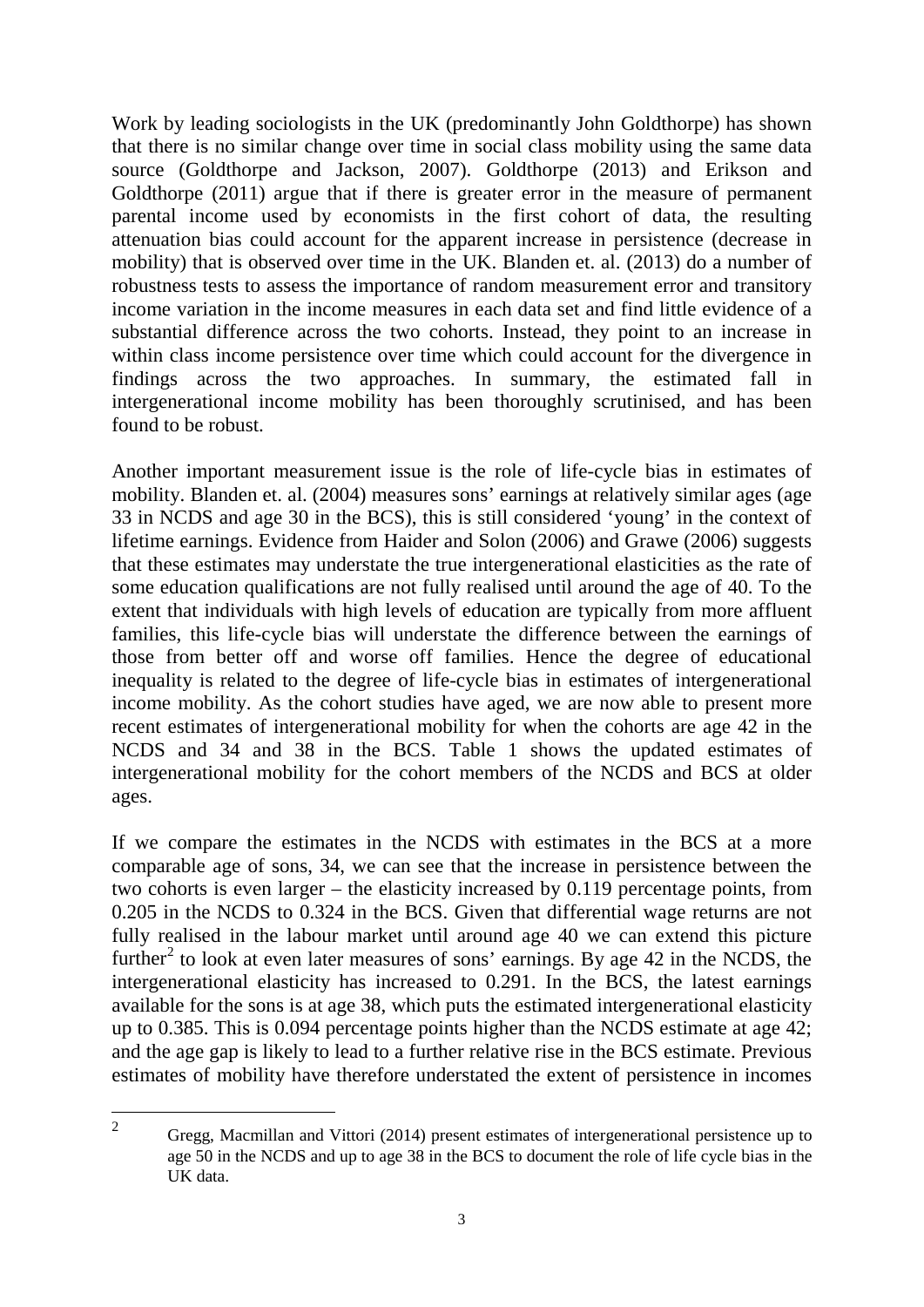across generations in the UK. For the BCS cohort, by age 38 almost 40% of adult earnings were associated with family income at 16.

**Table 1: Intergenerational elasticities across time and the life-cycle in the NCDS, BCS and BHPS**

| Cohort (year of birth)     | Age $30$           | Age 33/34            | Age $42/38$ |
|----------------------------|--------------------|----------------------|-------------|
| <b>NCDS</b> (1958)         |                    | $0.205(.026)$ ***    | 0.291(.034) |
| <b>BCS</b> (1970)          | $0.297(0.025)$ *** | $0.324$ $(.027)$ *** | 0.385(.031) |
| BHPS (1978) Age 30<br>only | 0.128(0.098)       |                      |             |
| BHPS (1978) centred        | $0.260(0.120)$ **  |                      |             |
|                            |                    |                      |             |

From regression of earnings at various ages on parental income at age 16. Robust standard errors in parenthesis. \* 90% confidence, \*\* 95% confidence, \*\*\* 99% confidence.

Samples NCDS: 2161 at age 33, 2213 at age 42, BCS: 1976 at age 30, 1691 at age 34, 1266 at age 38 BHPS: 157 at age 30, 319 for earnings measured across a broader age group (25-33) with average earnings reported at age 29.

Although these new estimates give us a better sense of the true size of intergenerational income persistence in the UK for these cohorts, they do not tell us anything about more recent trends in intergenerational mobility for younger groups. To do this, we would like to use a cohort study of individuals born in the early 1980s, but no such data exists. Instead we use the British Household Panel Survey (BHPS) a panel study that started in 1991 following 10,000 households every year. As children within these households reached age 16 they entered into the survey and were then followed into adulthood. These data are not ideal for several reasons, as we shall see.

The BHPS has been used previously to estimate trends in intergenerational income mobility using imputed earnings based on reported father's occupation and education at age 14 (Ermisch and Nicoletti, 2005). Grawe (2006) details issues with this approach including problems of life-cycle bias, the assumption that the covariance between father's education and father's earnings remains stable over time and the implicit assumption that father's education is an exogenous predictor of earnings. Instead, we explore the possibility of using the BHPS to estimate intergenerational mobility directly in this survey for the first time, linking parents to children and observing the family income and adult earnings of both generations. Those who were teenagers in their family homes at the start of the survey can now be observed as adults at around age 30, so can be used to estimate intergenerational mobility in a way comparable with the 1958 and 1970 cohorts.

Ideally we would like to measure earnings at the same age, say age 30. The main difficulty with using these data is that the number of people that we observe to be born in each year is limited to around 200. In addition, when we restrict the sample to those who are included in the survey both at around age 16 and around age 30, this reduces the numbers further. Our focus on sons reduces this sample even further. Therefore, to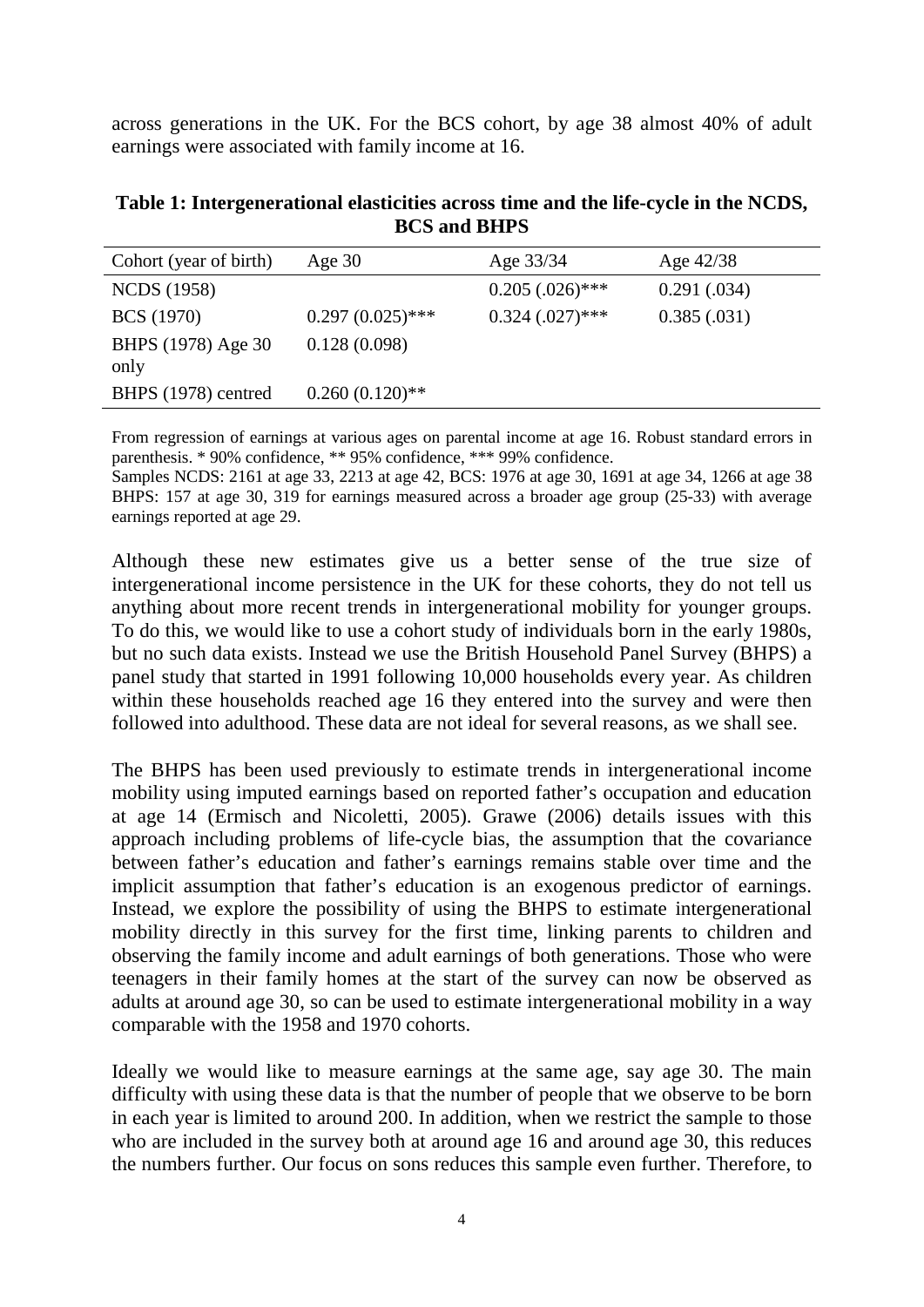derive any meaningful estimates a number of cohorts must be combined; we use those born between 1974 and 1983. We report two estimates: one for earnings at age 30 for a limited sample, and the other for earning as close to age 30 as possible for an extended sample. Our estimate is therefore based on sons who were born 1974-1983 who have measure of parental income at age 15-17. This gives an extended sample size of 319 (for any earnings around age 30) and a limited sample size of 157 (for earnings at 30 only). As recommended by Haider and Solon (2006) and used by Lee and Solon (2009) we include quadratic age dummies for the sons' age and an interaction between family income and quadratic age for the extended sample to control for life-cycle bias in the estimates<sup>[3](#page-7-1)</sup>. We also include cohort dummies in both approaches to remove any cohort specific effects to account for the fact that earnings are observed in different years.

As can be seen in Table 1, our estimate for earnings at age 30 is 0.128, which is even smaller than the NCDS estimate but based on only 157 observations. For the broader sample, we obtain a  $\beta$  of 0.260; qualitatively more in line with the BCS. In both cases the standard errors are large and it is very clear that this data is not able to offer robust evidence of the trend in intergenerational income mobility after 1970. We are therefore forced to rely on indirect evidence, which is the focus of the remainder of this paper.

# <span id="page-7-0"></span>**The role of education in driving mobility**

### *Conceptual framework*

Studies on the role of education in intergenerational mobility date back to the early 1980s within the economics literature (Atkinson, 1980; Atkinson and Jenkins, 1984) and are found even further back within sociology (Duncan and Hodge, 1963). Models by Blau and Duncan (1963) and Becker and Tomes (1986) place education, or human capital, as the central mechanism through which advantage (or disadvantage) is passed from one generation to the next. They argue that greater income allows parents to invest more in their children's education. In addition children of richer parents may have characteristics, either genetic or learned, which make it easier for them to acquire education. More education leads to higher earnings. The education system can therefore be viewed as playing a key role in improving mobility. If access to education and the returns to given education levels are equal regardless of family background then education will provide a meritocratic route for the most able children to become the most well-paid adults.

Over the past ten years there has been resurgence in this analysis, focusing on the drivers of intergenerational mobility over time and across countries (see Black and Devereux, 2011 for a comprehensive review). Many studies have focused on the role

<span id="page-7-1"></span> $\overline{3}$ 

Estimated equation:  $\text{the} \text{ar} n_{ic} = \beta \text{ln} \text{inc}_{ic} + \pi \text{d} \text{ad} \text{age} + \tau \text{d} \text{ad} \text{age}^2 + \gamma_1(a - \bar{a}) + \gamma_2(a - \bar{a})^2 + \vartheta_1 \text{ln} \text{inc} *$  $(a - \bar{a}) + \vartheta_2 \ln \ln c * (a - \bar{a})^2 + \delta D_c + \varepsilon_{ic}$  where a s the age of the son when earnings are observed and *D* is the year of birth of the son.  $\varepsilon_{ic}$  is a random error term.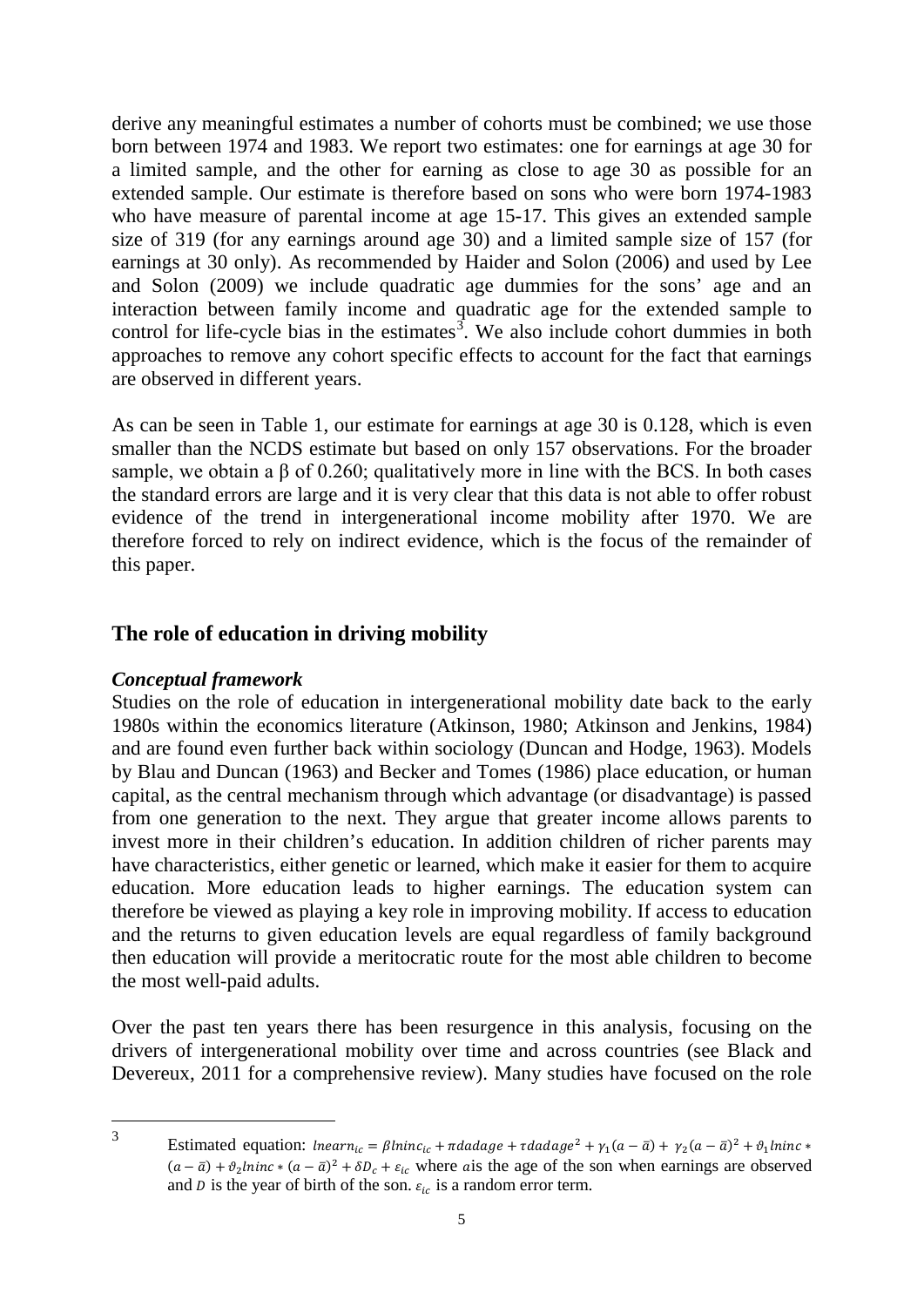not only of education but also of cognitive and non-cognitive skills in this process (Osborn Groves, 2005; Blanden, Gregg and Macmillan, 2007; Mood, Jonsson and Bihagen, 2012). Implementing a statistical decomposition derived from the model of Solon (2004), these analyses consider both the association between family income and childhood characteristics and the returns to these characteristics in the labour market in adulthood. By combining these two separate stages, the role of these childhood characteristics can be assessed in the context of the transmission of income persistence across generations. While these studies find an independent role for early cognitive skills and non-cognitive traits in transmitting incomes across generations, the dominant effect is through educational attainment with these earlier skills feeding in to later attainment which is rewarded in the labour market.

Blanden, Gregg and Macmillan (2007) present a framework which picks up on this conceptualisation, and separates  $\hat{\beta}$  into two stages. The first stage, a regression of educational attainment on logged parental income, captures the association of educational attainment with parental income. The second stage measures the returns to this education in the labour market, regressing sons earnings on educational attainment, conditional on parental income in childhood $4$ .

$$
ed_i^{son} = \widehat{\alpha}_2 + \widehat{\gamma} y_i^{parent} + \widehat{e}_i
$$
 (2)

$$
y_i^{son} = \widehat{\alpha}_3 + \widehat{\rho} e d_i^{son} + \widehat{\delta} y_i^{parent} + \widehat{u}_i
$$
\n(3)

Combining these equations demonstrates that part of the intergenerational regression coefficient can be accounted for by the contribution of both  $\hat{y}$  (educational inequality) and  $\hat{\rho}$  (the returns to education). This can be demonstrated in equation (4).

$$
\hat{\beta} = \hat{\gamma} \cdot \hat{\rho} + \hat{\delta} \tag{4}
$$

Using this statistical decomposition, Blanden, et. al. (2007) demonstrates the important role of educational inequality in shaping intergenerational mobility in the UK. Particularly striking is the fact that the strengthening relationship between family income and test scores, age 16 exam results and higher education participation all contributed to the decline in intergenerational mobility between the 1958 and 1970 cohorts.

One of the advantages of viewing education as central to social mobility is that it allows us to address a problem common to the literature on social mobility; that we cannot measure mobility until individuals are adults. In the context of policy analysis this is problematic as those for whom we can measure mobility will have left the

<span id="page-8-0"></span>The statistical decomposition of  $\hat{\beta}$  includes parental income in the returns equation. This is capturing the direct effect of income on earnings in the next generation or the association between parental income and sons' earnings within education groupings. Although not typical in returns regressions, we argue that this is a more stringent estimate of the association between education and earnings, accounting for the often omitted role of family background. The descriptive story of the returns to education is not affected by whether we do this or not.  $\overline{4}$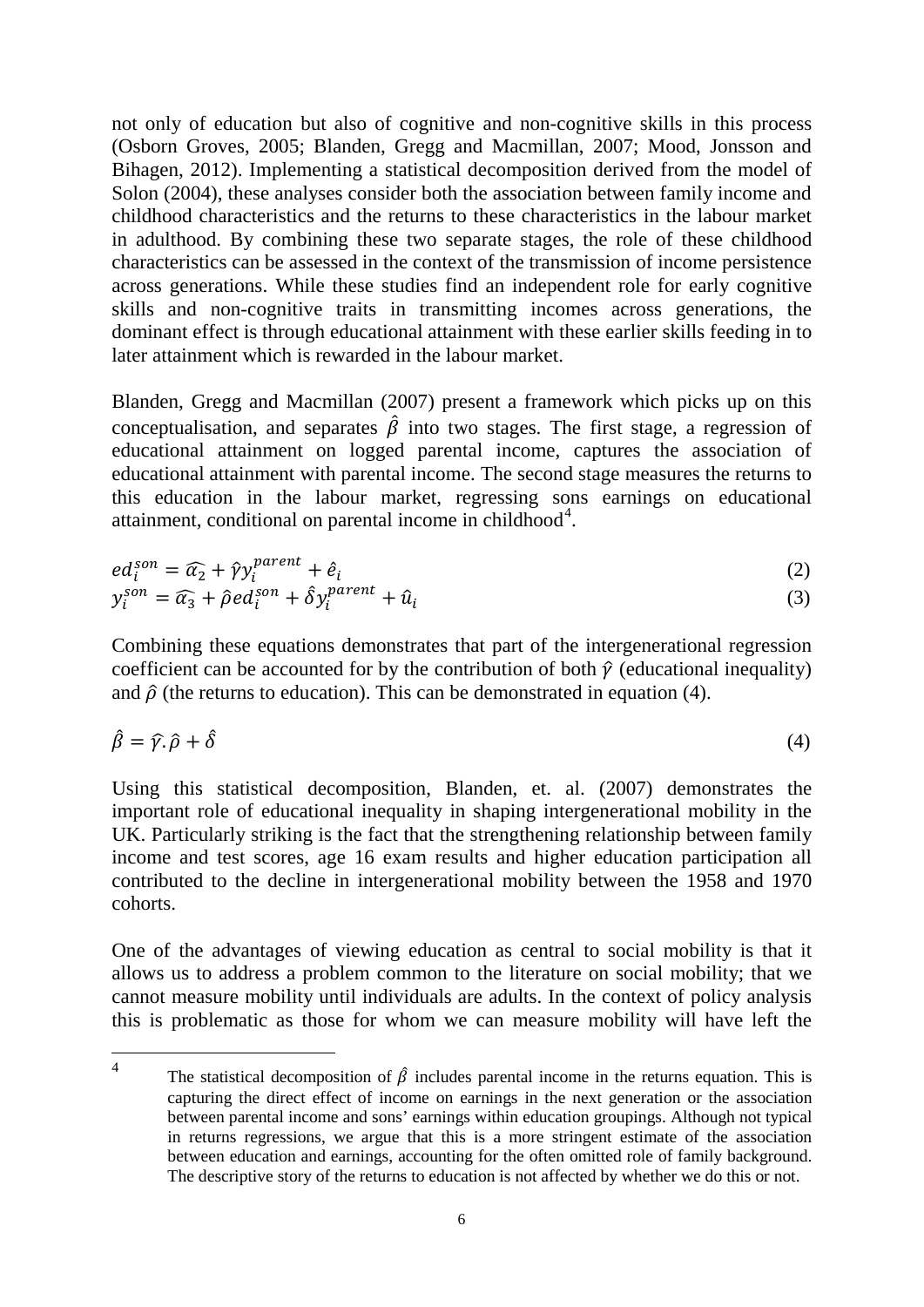education system (where the number of policy levers is greatest) up to two decades earlier. For example, in the United Kingdom the most recent mobility estimates are for a cohort who attended secondary school under Margaret Thatcher as Prime Minister. While it is useful to learn from the past, this does not help in the assessment of the likely effects of current policies on future trends in social mobility.

An assessment of the role of education in promoting social mobility is all the more pertinent in light of Lupton and Obolenskaya's (2013) and Heath et al's (2013) assessments of education policy under New Labour. Both of these papers discuss the resources and policy energy that was ploughed into this area and find that the level of qualifications obtained increased and socio-economic inequalities in educational outcomes narrowed in the period 1997-2010. If we believe that education is the main driver of social mobility, it is possible to assess the potential future trends in mobility by looking at current trends in the association between family incomes and educational attainment.

#### *Measurement issues*

Our aim, therefore, is to use the available evidence on the relationship between educational achievements and socio-economic background to learn about the likely future direction of mobility. However, there are some complications.

In order to create a detailed picture we wish to use data from as many sources as possible. This means that the ideal of having a continuous measure of parental income is unattainable; we cannot estimate the regression model (2) due to a lack of data. Instead we use a measure of 'educational inequality'; this is the gap between the attainment of a privileged group and a disadvantaged group. This measure has been used previously when investigating trends in educational inequality (Blanden and Machin, 2004, Lindley and Machin, 2012).

The measures used overlap with the Government's Social Mobility Indicators (SMIs). These 17 measures of inequality will be followed across time as a barometer of the UK's progress in improving social mobility. The relevant indicators are presented in Table 2. Of the SMIs presented, 8 relate to measured educational attainment or participation in post-compulsory schooling while another three are measured by early tests before age 6. It can be seen that they cover many of the expected achievements at given educational standards and use several different approaches to defining the privileged and disadvantaged groups.

We focus initially on the expected level of attainment at different stages in the education system; for example, reaching the expected level (Level 4) of achievement in English and Maths at age 11 (Key Stage 2) and achieving 5 or more GCSEs at grade A\*-C including English and Maths. These are standard measures of attainment that have been used in a number of analyses of trends in educational attainment (see Lupton and Obolenskaya, 2013).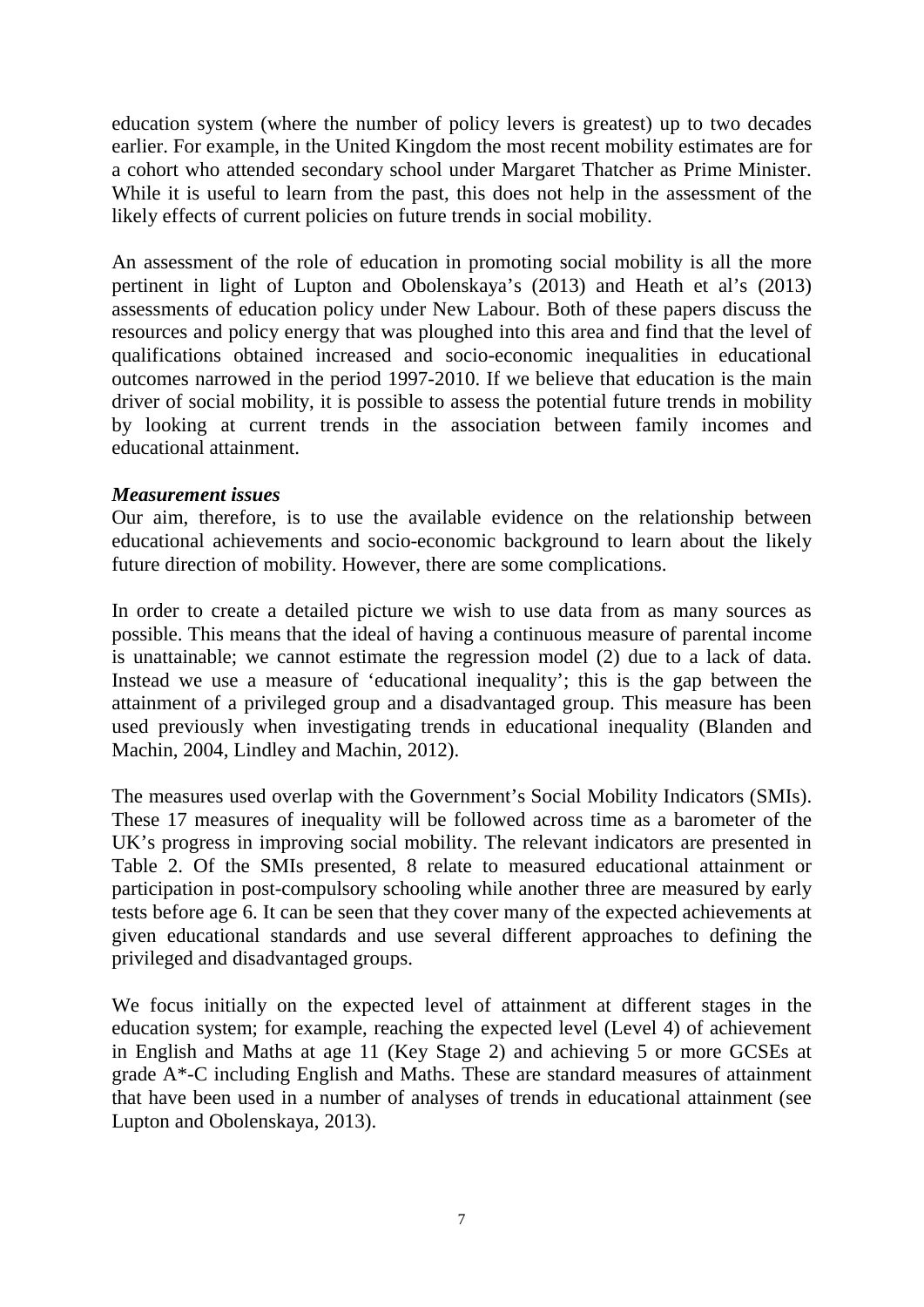#### **Table 2: Government social mobility indicators across the life-cycle**

Low birth weight, by social background Early child development, by social background School readiness, by free school meal eligibility School readiness - phonics screening check School attainment: age 11, by free school meal eligibility School attainment: age 16, by free school meal eligibility School attainment: age 16, by school-level deprivation Attainment at age 19, by free school meal eligibility at age 15 High A-level Attainment by age 19, by school type Participation in education 18-24, by social background Participation in employment 18-24, by social background Progression to higher education by age 19, by free school meal eligibility at age 15 Progression to higher education in the most selective institutions by age 19, by school type Graduate destinations, by social background Access to the professions, by social background Progression in the labour market Second chances in the labour market

The definitions of privilege and disadvantage that are available depend on the data. Survey data such as the cohort studies enables us to compare performance across the distribution; and we commonly focus on the top and bottom income quintiles. Administrative data sources give us less options and one easy way to split the data is on the basis of Free School Meals receipt which is available in the administrative education databases. Around 14% of English pupils are in receipt of free school meals, a statistic that has remained broadly stable across the past decade into the Great Recession. Children are eligible for Free School Meals based on their parents' low income or weak labour market attachment. The indicator is therefore primarily looking at gaps between 'the disadvantaged' and the rest, although recent evidence has cast some doubt on the legitimacy of Free School Meals status as a measure of low income (Hobbs and Vignoles, 2010).

Using discrete measures of educational improvements will make measures of educational inequality subject to ceiling effects. Initially, educational improvements will benefit the most advantaged, however once it is not possible to further improve the position of the privileged group, any improvement in performance leads to a narrowing of the gap. The Coleman report of 1966 and Boudon (1974) argued that rising education levels would reduce educational inequality, as those from poorer families would see rising educational participation whilst the well-off would plateau. This effect is discussed with regard to Key Stage 2 attainment in Lupton and Obolenskaya (2013). Once 85% of children who are not eligible for Free School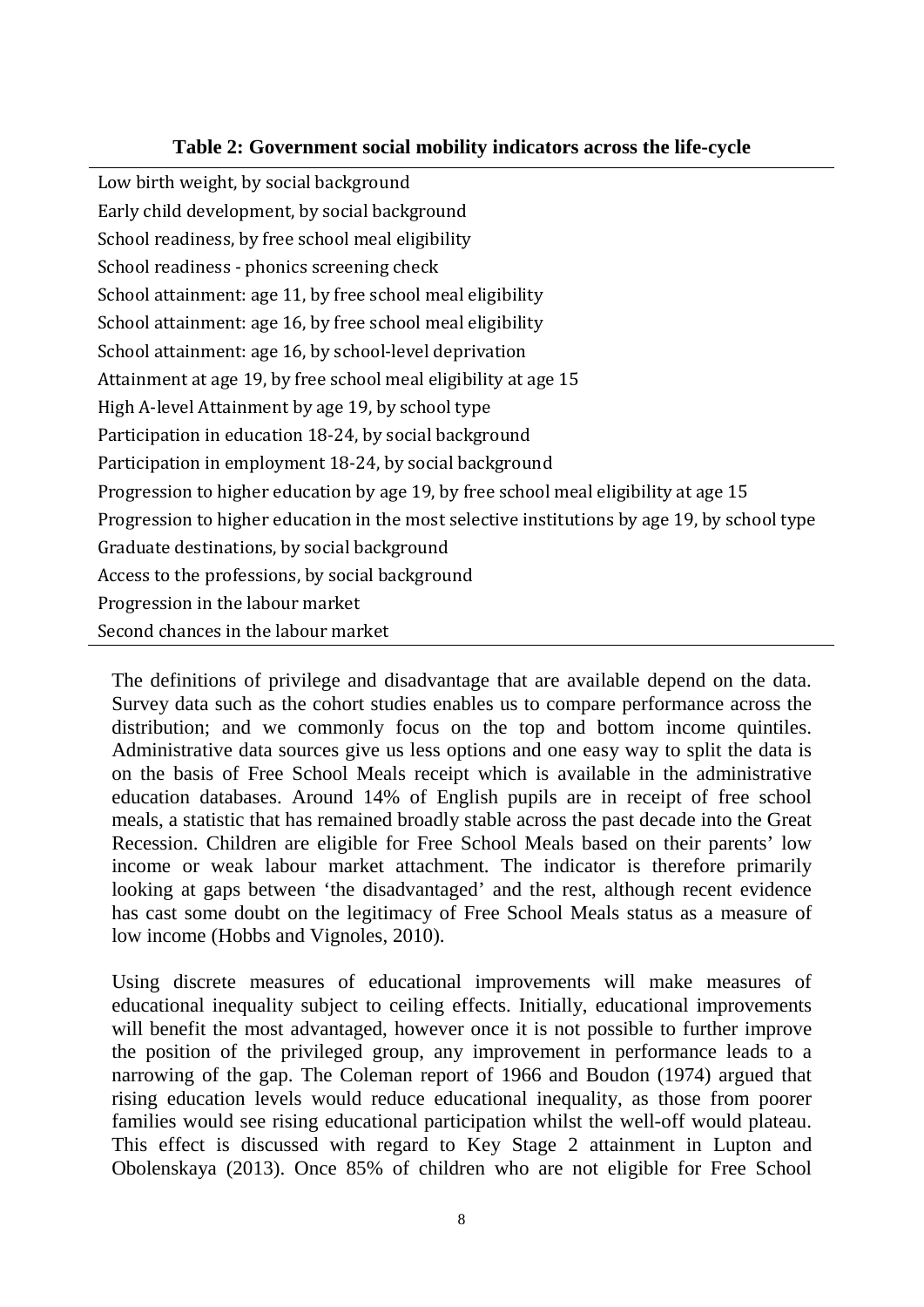Meals achieve the expected level, a closing of the gap between richer and poorer children is inevitable if performance continues to rise as the richer children are constrained at the top. Nonetheless, a narrowing of the gap due to ceiling effects can be viewed as a positive outcome in terms of social mobility as it is still showing an increase in the absolute performance of those at the lower end of the education distribution.

Other issues relate to changes in the distribution of education. The measure of intergenerational mobility that is described in regression (1) is inherently relative; it discusses the percentage difference in income that can be expected between children of relatively richer and poorer parents. It is therefore invariant to the general growth of incomes over time. Equation (2) is slightly different; it describes the additional units of education which are associated with a doubling of parental income (parental income is logged in this model to transform this to a normal distribution). As education levels increase it may not be the case that an additional GCSE at A-C has less on an impact in terms of an individuals' position in the education distribution and their future earnings. We consider the implications of this by examining changes in the returns to education.

# <span id="page-11-0"></span>**Looking forward – recent trends in educational inequality**

The results on trends in educational inequalities that we present attempt to consider a range of measures of family background and educational attainment from a variety of sources, alongside those used by the Government as SMIs. In this section we focus on the trends in educational inequality across education levels for the *average or expected level of attainment* at each stage. We present evidence on both absolute attainment gaps and relative attainment gaps (ratios) to ensure that any trends that we are observing hold in both cases (see Gorard, 2000, for a full discussion of differences in absolute and relative measures of education inequality). We consider a range of measures across different ages and education stages to try to build a picture of changes between different cohorts. We also consider a range of measures of family background to prevent the results being unduly influenced by the measures used for each analysis. All of the data and measures used are listed in Table 3, and a graphical representation of the cohorts and educational stages is given in Figure 1. We consider both sexes in this section as educational inequality is not directly affected by female labour market participation issues.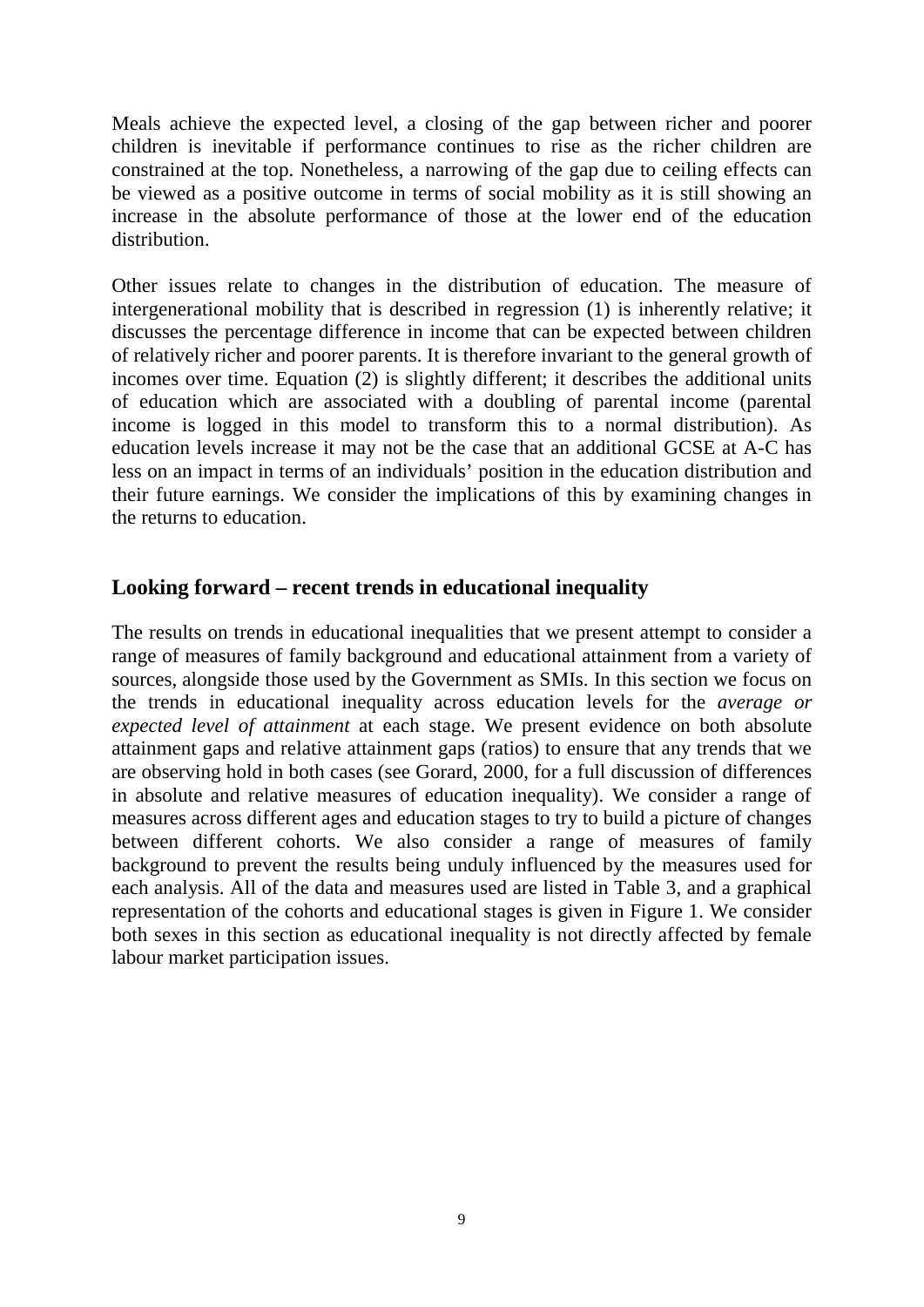| Year of birth<br>(average) | Data Source   | <b>Family Background</b><br>measure | <b>Education measure</b> |
|----------------------------|---------------|-------------------------------------|--------------------------|
| 1958                       | <b>NCDS</b>   | Top/bottom income                   | Degree, KS5, KS4         |
| 1970                       | <b>BCS</b>    | Top/bottom income                   | Degree, KS5, KS4         |
| 1976                       | <b>BHPS</b>   | Top/bottom income                   | Degree                   |
| 1978                       | <b>BHPS</b>   | Top/bottom income                   | <b>KS5, KS4</b>          |
| 1981                       | <b>BHPS</b>   | Top/bottom income                   | Degree                   |
| 1983                       | <b>BHPS</b>   | Top/bottom income                   | <b>KS5, KS4</b>          |
| 1986-1991                  | NPD-HESA      | Top/bottom SES                      | Degree                   |
| 1987-1993                  | <b>NPD</b>    | FSM/Non-FSM                         | KS <sub>5</sub>          |
| 1986-1995                  | <b>NPD</b>    | FSM/Non-FSM                         | KS4                      |
| 1990                       | <b>LSYPE</b>  | Top/bottom income                   | <b>KS5, KS4, KS2</b>     |
| 1992                       | <b>ALSPAC</b> | Top/bottom income                   | KS <sub>2</sub>          |
| 1992-1999                  | <b>NPD</b>    | FSM/Non-FSM                         | KS <sub>2</sub>          |

**Table 3: Data sources and measures of family background and educational attainment**

We begin by examining trends in degree attainment and higher education participation by family background. Table 4 presents estimates of degree attainment by age 23 from the cohorts that we have estimated intergenerational elasticities for in Table 1. Educational inequality (or the gap in degree attainment between the top and bottom 20% of parental income distribution at age 16) begins at 0.14 in the NCDS before increasing dramatically to 0.30 in the BCS. This is driven by a large increase in the proportion of those from the top income quintile obtaining a degree during this period. For the BHPS cohort we have split the analysis into two groups, those born in the earlier part of the pooled sample and those born in the later part of the pooled sample. Educational inequality continued to increase slightly for the earlier BHPS cohort with the gap increasing to 0.33 (consistent with Blanden and Machin, 2004) before declining slightly for the later BHPS cohort to 0.27. The ratio of attainment increases from 3.4 rich kids attaining a degree for every 1 poor kids in the NCDS to 5.1 in the BCS and 5.3 in the first BHPS cohort. This comes down a fraction to 4.6 in the later BHPS cohort. The proportion of those from the top income quintile is in line with the BCS but there has been a slight increase (1 percentage point) in the proportion of those from the bottom income quintile acquiring a degree in this later cohort.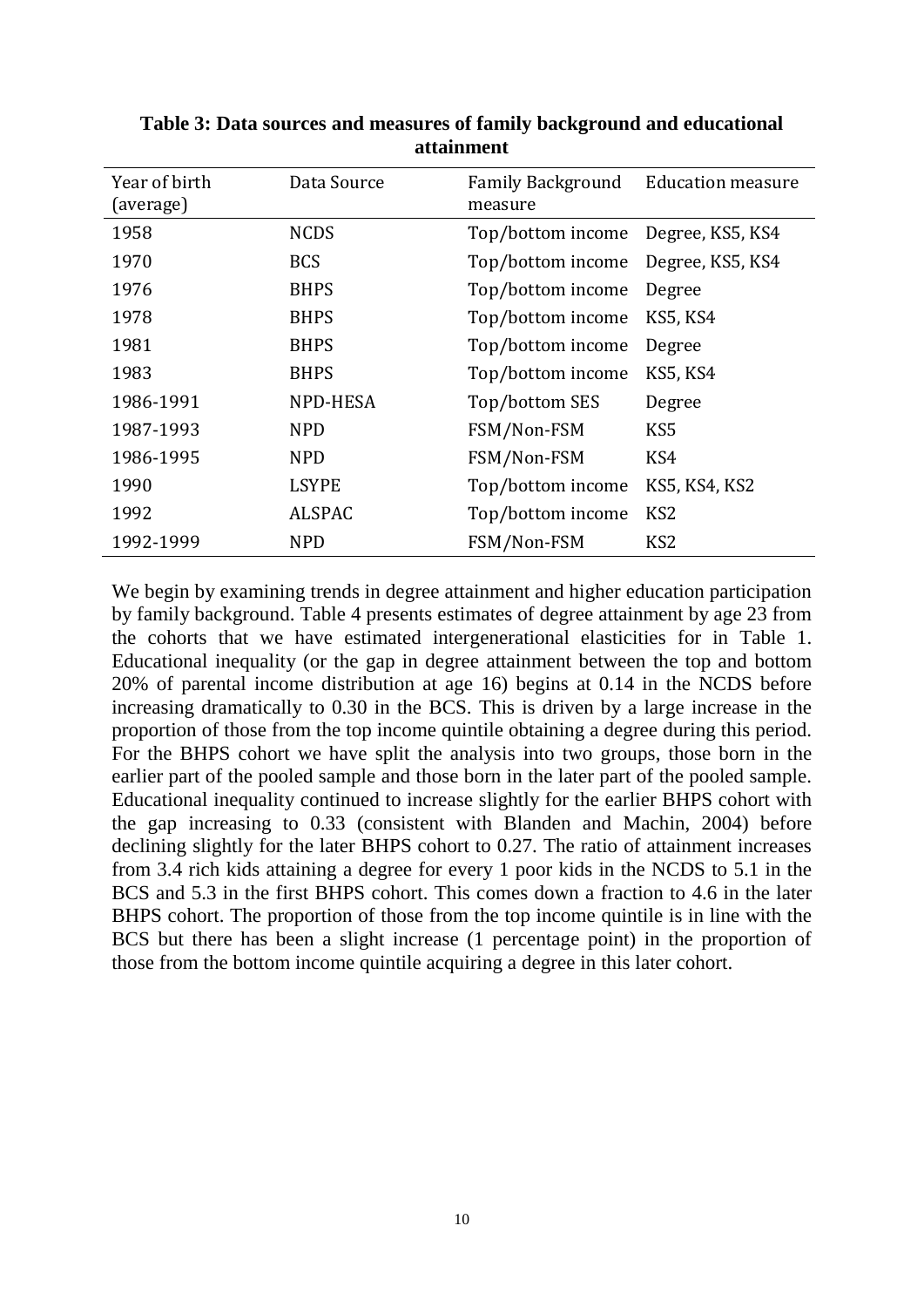

Table 5 presents results from Crawford (2012) who analyses higher education participation at 18/19 for those born from 1986 to 1991 who turn 18 between 2004 and 2009. Matching information from the National Pupil Database (NPD) to the Higher Education Statistics Agency (HESA) data, Crawford creates a measure of socio-economic status<sup>[5](#page-13-0)</sup> (SES) and looks at participation rates at age  $18/19$  in higher education institutions by SES quintiles. These individuals are born slightly later than the youngest cohort observed in the BHPS and therefore allow us to build on the story told in Table 4. Looking across the two tables reveals the expansion of the HE sector, with total participation increasing from just 10% for those born in 1958 to 34% for those born in 1991. Table 5 demonstrates that while participation increased for those from the most deprived and the least deprived quintiles of SES, participation increased faster for the most deprived quintile, increasing by 5.8 percentage points for those born in 1986 to those born in 1991 compared to the least deprived quintile where participation increased by 3 percentage points. This reduced the participation gap between the two groups from 40 percentage points for those born in 1986 to 37.2 percentage points for those born in 1991. For those born in 1986, there were 4 children from the least deprived SES quintile participating in higher education for every 1 child from the most deprived SES quintile. For those born in 1991, this had declined to 3 children from the least deprived to every 1 from the most deprived quintile. The improvement found by Crawford, in terms of percentage points, is greater than that found in the University Participation Social Mobility indicator which shows a slight fall in the FSM-Non-FSM gap of 1 percentage point from 19 to 18 percentage points between 05/06 and 10/11 (see Appendix Table A1). As anticipated,

<span id="page-13-0"></span><sup>5</sup> Combining Free School Meals (FSM) status with neighbourhood based measures of Index of Multiple Deprivation (IMD), their ACORN type, the proportion of individuals who work in high class jobs, the proportion of highly educated individuals, and the proportion who own their home. 5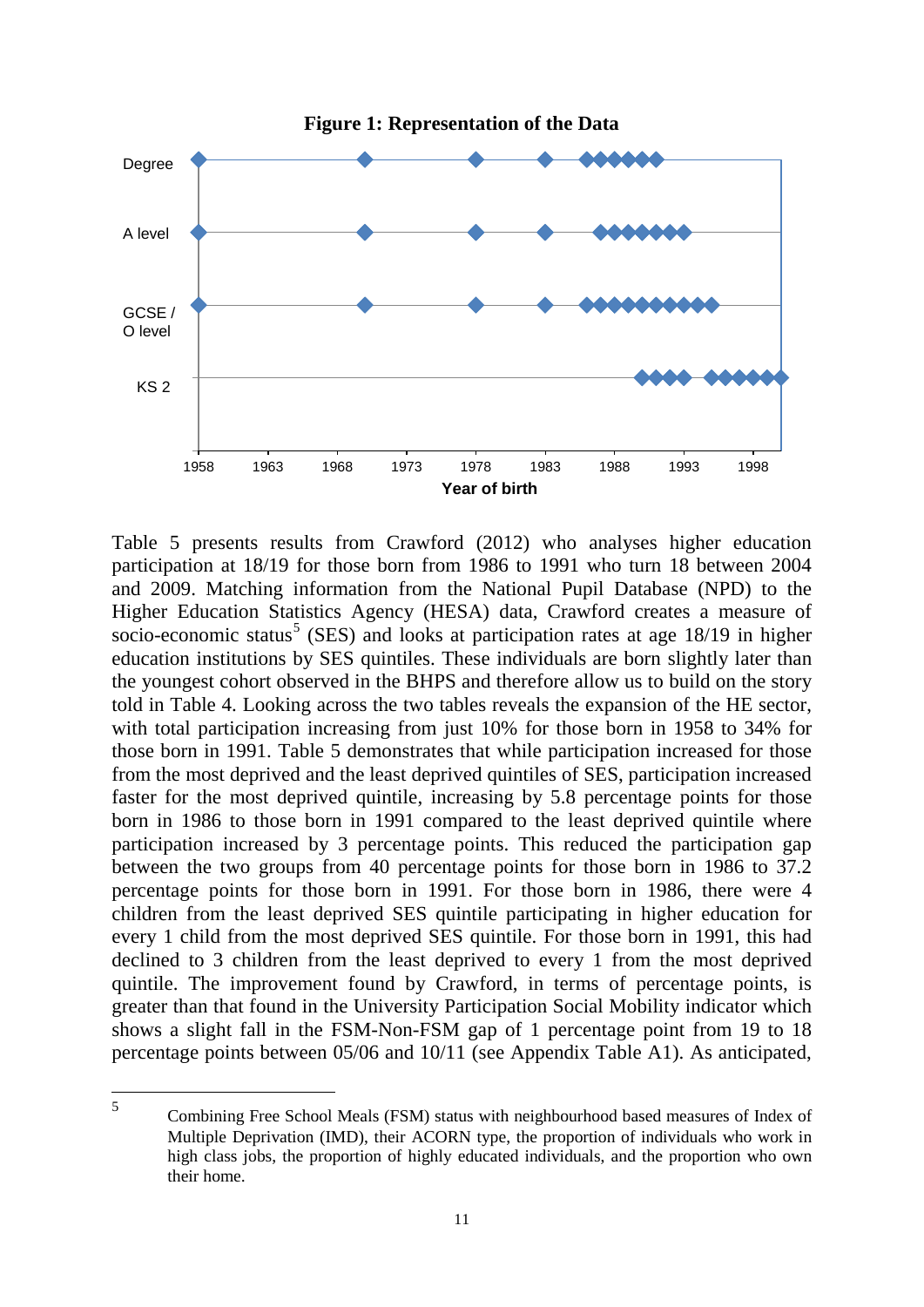the precise measures used to capture family background appear to matter, although in this case a decline in educational inequality is observed using both approaches.

| Year of<br>birth | Year<br>turned 18 | Most<br>deprived<br>20% | Least<br>deprived<br>20% | Gap  | Ratio | %<br>acquiring<br>a degree |
|------------------|-------------------|-------------------------|--------------------------|------|-------|----------------------------|
| 1958             | 1976              | 5.9                     | 20.3                     | 14.4 | 3.4   | 10.2                       |
| 1970             | 1988              | 7.3                     | 37.2                     | 29.9 | 5.1   | 17.7                       |
| 1974-1978        | 1992-1996         | 8.6                     | 45.7                     | 37.1 | 5.3   | 24.8                       |
| 1979-1983        | 1997-2001         | 9.6                     | 44.0                     | 34.4 | 4.6   | 24.2                       |

**Table 4: Degree acquisition by age 23 by parental income in the NCDS, BCS and BHPS**

N =5706, 4706, 580, 834.

Source: Blanden and Machin (2013)

| Table 5: HE participation at age 18/19 by state school pupils from the most and |
|---------------------------------------------------------------------------------|
| least deprived quintiles of socio-economic status                               |

| Year of<br>birth | Year<br>turned 18 | Most<br>deprived<br>20% | Least<br>deprived<br>20% | Gap  | Ratio | %<br>participating<br>in HE |
|------------------|-------------------|-------------------------|--------------------------|------|-------|-----------------------------|
| 1986             | 2004              | 12.0                    | 52.0                     | 40.0 | 4.3   | 29.7                        |
| 1987             | 2005              | 12.9                    | 52.2                     | 39.3 | 4.1   | 30.1                        |
| 1988             | 2006              | 13.7                    | 51.4                     | 37.7 | 3.8   | 30.4                        |
| 1989             | 2007              | 15.4                    | 52.9                     | 37.5 | 3.4   | 31.9                        |
| 1990             | 2008              | 16.6                    | 54.0                     | 37.5 | 3.3   | 33.2                        |
| 1991             | 2009              | 17.8                    | 55.0                     | 37.2 | 3.1   | 34.4                        |

Notes: SES defined by combining Free School Meals (FSM) status with neighbourhood based measures of Index of Multiple Deprivation (IMD), their ACORN type, the proportion of individuals who work in high class jobs, the proportion of highly educated individuals, and the proportion who own their home.

Source: Crawford (2012)

Table [6](#page-14-0) presents evidence of the proportion taking at least  $1$  A-level<sup>6</sup> for the most deprived and least deprived family income quintile across a range of cohorts. The NCDS, BCS and BHPS are presented in the first four rows with new data from the Longitudinal Survey of Young People in England  $(LSYPE)^7$  $(LSYPE)^7$  in the last row. The

<span id="page-14-0"></span><sup>6</sup> Not including equivalent qualifications. This is measured at age 23 in the NCDS, age 30 in the BCS, at their latest available age in the BHPS and from the linked NPD file in the LSYPE. 6

<span id="page-14-1"></span><sup>&</sup>lt;sup>7</sup> The Longitudinal Survey of Young People in England (LSYPE) is a longitudinal survey of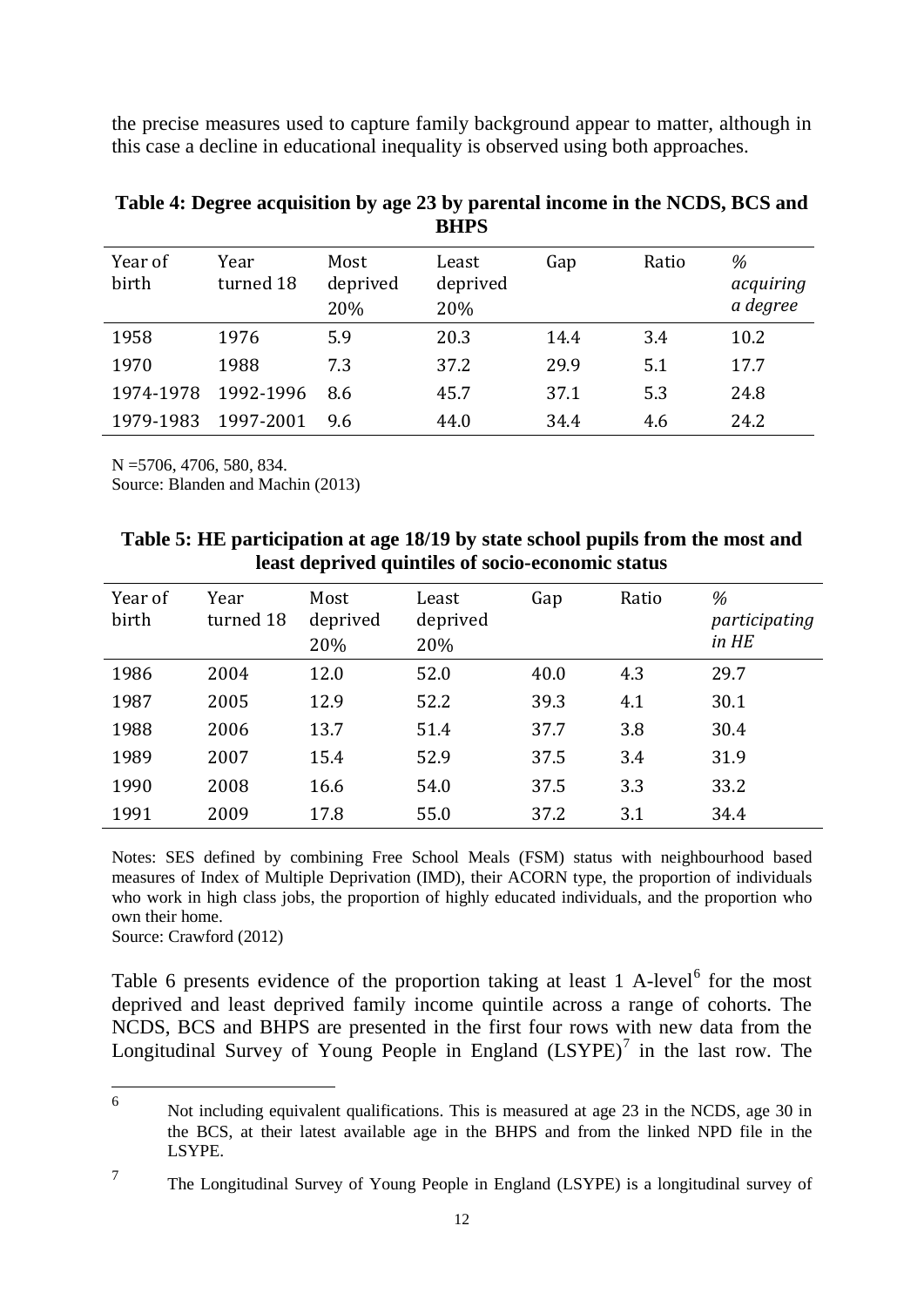absolute measure of educational inequality (attainment gaps) peak for the first BHPS cohort born in the late 1970s and then declines steadily to the most recent cohort born in 1990 $\delta$ . For the relative measure (ratio), the peak occurs earlier in the BCS cohort before falling steadily. In the LSYPE cohort only 2 least deprived individuals were attaining 1 or more A-levels for every 1 most deprived person compared to 4 least deprived individuals in the BCS cohort. We can see a large increase in participation in A-levels across the period with only 14% of the NCDS cohort obtaining at least 1 Alevel whereas by the last three cohorts around 50% were reaching this level of qualification.

| 1 or more A-levels |                   |                         |                          |      |       |                               |  |  |
|--------------------|-------------------|-------------------------|--------------------------|------|-------|-------------------------------|--|--|
| Year of<br>birth   | Year<br>turned 18 | Most<br>deprived<br>20% | Least<br>deprived<br>20% | Gap  | Ratio | % at least<br>one A-<br>level |  |  |
| 1958               | 1976              | 7.1                     | 25.9                     | 18.8 | 3.6   | 13.6                          |  |  |
| 1970               | 1988              | 18.9                    | 53.8                     | 34.9 | 2.8   | 33.6                          |  |  |
| 1975-1980          | 1993-1998         | 26.3                    | 77.1                     | 50.8 | 2.9   | 53.6                          |  |  |
| 1981-1986          | 1999-2004         | 26.6                    | 66.7                     | 40.1 | 2.5   | 50.6                          |  |  |
| 1989/1990          | 2007/2008         | 38.0                    | 71.9                     | 33.9 | 1.9   | 49.2                          |  |  |

**Table 6: Relationship between parental income at age 16 and A-level attainment for NCDS, BCS, BHPS 1 (1975-80), BHPS 2 (1981-86) and LSYPE (1989-90)**

 $N = 7841$  in the NCDS; N= 3769 in the BCS; N= 638 in the BHPS 1975-1980; N= 401 in the BHPS 1981-1986; N= 6319 in the LSYPE.

In order to explore the association between GCSE attainment and family background, we switch our focus to more recent cohorts using data from the National Pupil Database (NPD). As ever, the limitation of using these data is that we can only use Free School Meal eligibility as the measure of family background, but the advantage is that changes can be considered year on year with the full cohort of school children in England and Wales. Table 7 presents trends in GCSE attainment by FSM status for cohorts born in 1986 up until 1995. The measure here is the proportion reaching  $5 A^*$ -C grades at GCSE level with the proportion reaching this benchmark increasing from just over 50% for the earliest cohort to almost 80% by the latest cohort. Over this

-

<span id="page-15-0"></span><sup>8</sup> The proportions observed in the BHPS seem to vary more than we would expect between cohorts. We have seen in Section 2 that the results for intergenerational income mobility are not entirely robust due to small sample sizes. We should therefore be cautious about the BHPS results here.

young people, collected by the Department for Children, Schools and Families (DCSF), now renamed the Department for Education, who were aged 13/14 in 2004 and so were born in 1989 and 1990. These individuals were beginning junior school in 1997 with the change in Government and have thus been exposed to national policy developments in the New Labour period. The survey follows the young people and their families with data currently available up to wave 7, 2010 at age 20/21.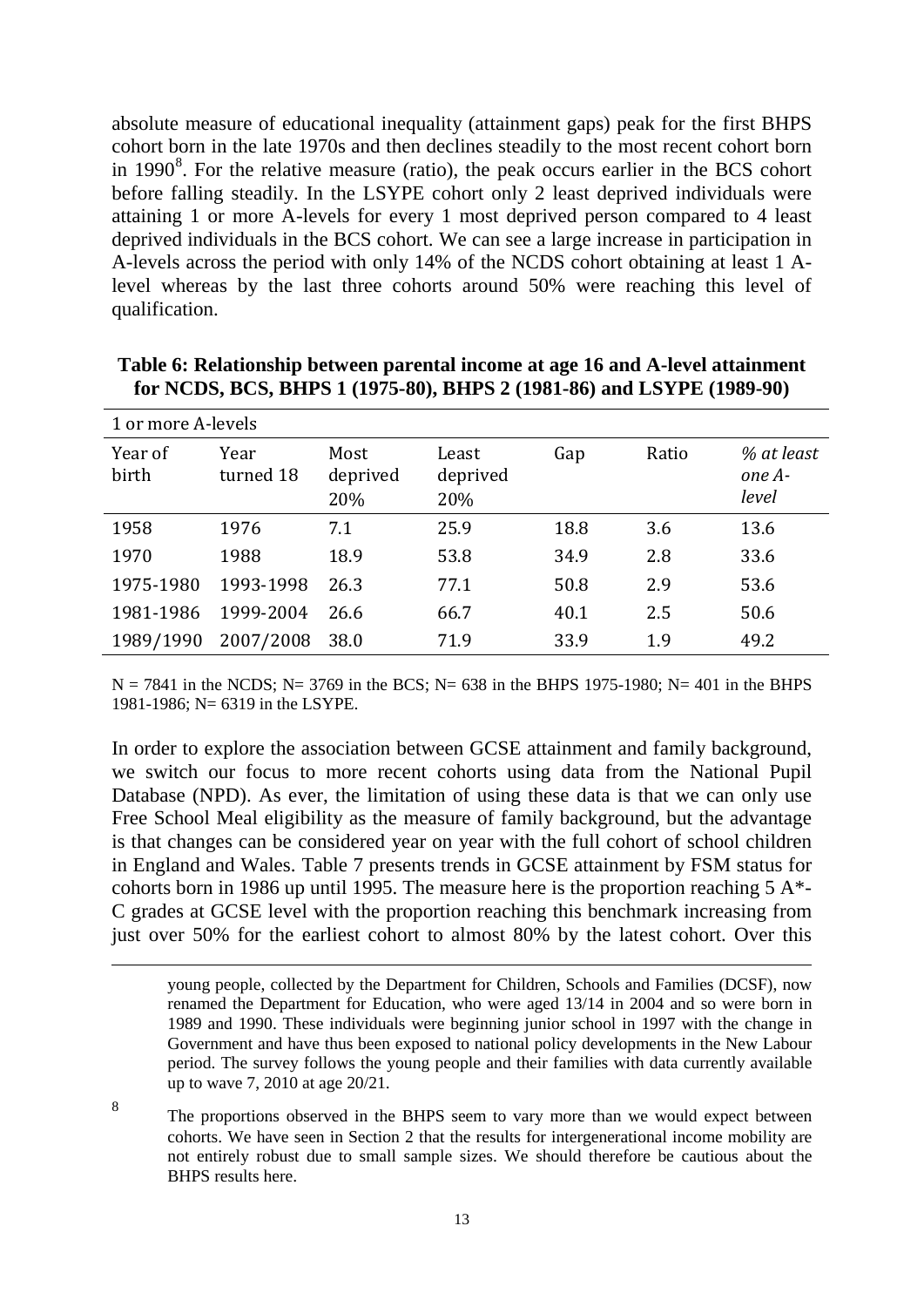period both measures of the absolute and relative gaps in attainment have been declining. Appendix Table A1 presents data from the older cohorts (counting GCSE equivalents to the O level and CSE examinations they took) by the most and least deprived families in terms of quintiles of family income. It appears that the relative gap at age 16 has been steadily declining since its peak in the BCS cohort born in 1970. Strikingly, in the NCDS cohort as few as 25% were reaching this, now standard, benchmark.

Although we have used a number of measures of exam attainment we might still be concerned about the impact of grade-inflation. An alternative approach that is not affected by this is to use results which come from outside the school system. PISA is a project which attempts to compare the performance of different international schooling systems by using comparable tests. Jerrim (2012) uses data from PISA in 2000 and 2009 and finds evidence of a similar narrowing of the attainment gap in test scores at age 15 that are not vulnerable to grade-inflation. This suggests that this trend is occurring across a wider range of attainment measures and not just in the key results that schools are monitored on suggesting real progress. For those born in 1994 compared to 1985, the gap in reading test scores at age 15 between the most deprived and least deprived quintiles of parental occupation<sup>[9](#page-16-0)</sup> has declined in England from  $108$ points in 2000 to 93 points in 2009. This is equivalent to the reading ability of low SES children moving approximately one school term closer to that of their high SES peers.

Finally, we can consider trends in educational inequality at age 11 (Key Stage 2) for those born most recently. Table 8 introduces the first available estimates of educational inequality for those born in the late 1990s up to 2000. These children are currently in their early teens and will be sitting their GCSEs in the next few years. The table presents the percentage of children reaching level 4 in English and maths at Key Stage 2 by FSM status, one of the Government's SMIs. For those born at the start of the 1990s, the gap between non-FSM and FSM eligible children reaching the threshold of achieving level 4 in English and maths was 27 percentage points. For those born by the end of the decade, this gap had fallen to 20 percentage points, a 6.9 point decline in the relative attainment at this threshold for non-FSM and FSM children.

<span id="page-16-0"></span> $\overline{9}$ 

<sup>9</sup> Measured using the Highest International Social and Economic Index (HISEI) of Occupational Status of the parent scored from 16-90 based on inputs (education required) and outputs (salary received).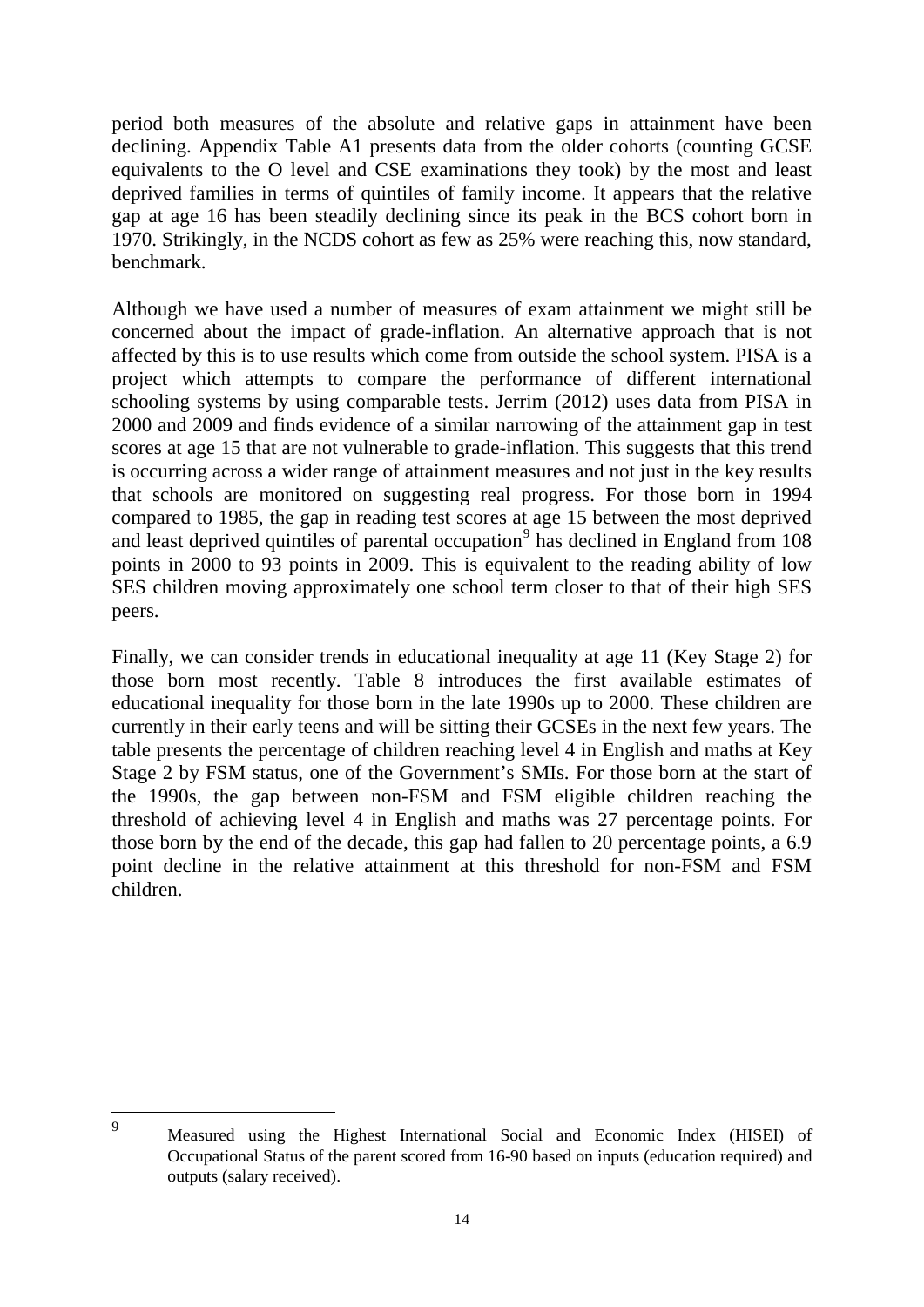| Year of<br>birth | Year<br>turned 16 | <b>FSM</b> | Non-FSM | Gap  | Ratio | %<br>achieving<br>5 GCSEs<br>$(A*-C)$ |
|------------------|-------------------|------------|---------|------|-------|---------------------------------------|
| 1986             | 2002              | 23.0       | 53.7    | 30.7 | 2.3   | 51.6                                  |
| 1987             | 2003              | 24.4       | 55.2    | 30.8 | 2.3   | 52.9                                  |
| 1988             | 2004              | 26.1       | 56.1    | 30.0 | 2.2   | 53.7                                  |
| 1989             | 2005              | 29.9       | 58.9    | 29.0 | 2.0   | 56.3                                  |
| 1990             | 2006              | 31.0       | 61.0    | 29.5 | 2.0   | 58.5                                  |
| 1991             | 2007              | 35.5       | 62.8    | 27.3 | 1.8   | 60.3                                  |
| 1992             | 2008              | 40.0       | 67.0    | 27.0 | 1.7   | 65.3                                  |
| 1993             | 2009              | 48.9       | 72.8    | 23.9 | 1.5   | 70.0                                  |
| 1994             | 2010              | 57.8       | 78.4    | 20.6 | 1.4   | 75.4                                  |
| 1995             | 2011              | 64.6       | 83.0    | 18.4 | 1.3   | 79.6                                  |

#### **Table 7: Relationship between FSM status and GCSE attainment (%A\*-C grades) from the National Pupil Database (NPD)**

#### **Table 8: Relationship between FSM status and Level 4 attainment at Key Stage 2 in English and Maths from the National Pupil Database (NPD)**

| Year of<br>birth | Year<br>turned 11 | <b>FSM</b> | Non-FSM | Gap  | Ratio | %<br>achieving<br>level 4 or<br>above in<br>maths |
|------------------|-------------------|------------|---------|------|-------|---------------------------------------------------|
| 1991             | 2002              | 43.4       | 70.3    | 26.9 | 1.6   | 73                                                |
| 1993             | 2004              | 45.8       | 71.9    | 26.1 | 1.6   | 74                                                |
| 1995             | 2006              | 48.7       | 73.7    | 25.0 | 1.5   | 76                                                |
| 1996             | 2007              | 51.0       | 74.7    | 23.7 | 1.5   | 77                                                |
| 1997             | 2008              | 54.1       | 76.3    | 22.2 | 1.4   | 79                                                |
| 1998             | 2009              | 53.6       | 75.6    | 22.0 | 1.4   | 79                                                |
| 1999             | 2010              | 55.9       | 77.1    | 21.2 | 1.4   | 79                                                |
| 2000             | 2011              | 57.9       | 77.9    | 20.0 | 1.4   | 80                                                |

A picture is emerging therefore of a decline in mobility for those born in 1958 to those born in 1970 which continued into the early 1970s. For those born in the late 1970s and early 1980s, this trend appears to have slowed with some initial evidence of a decline in educational inequality in participation in higher education for those born in the mid- to late 1980s. For those born in the late 1970s and early 1980s, their earlier attainment showed similar patterns in terms of educational inequality across time to that observed in higher education. From the late 1980s to the early 1990s there has been a reduction in educational inequality at Key Stage 4 which has been borne out in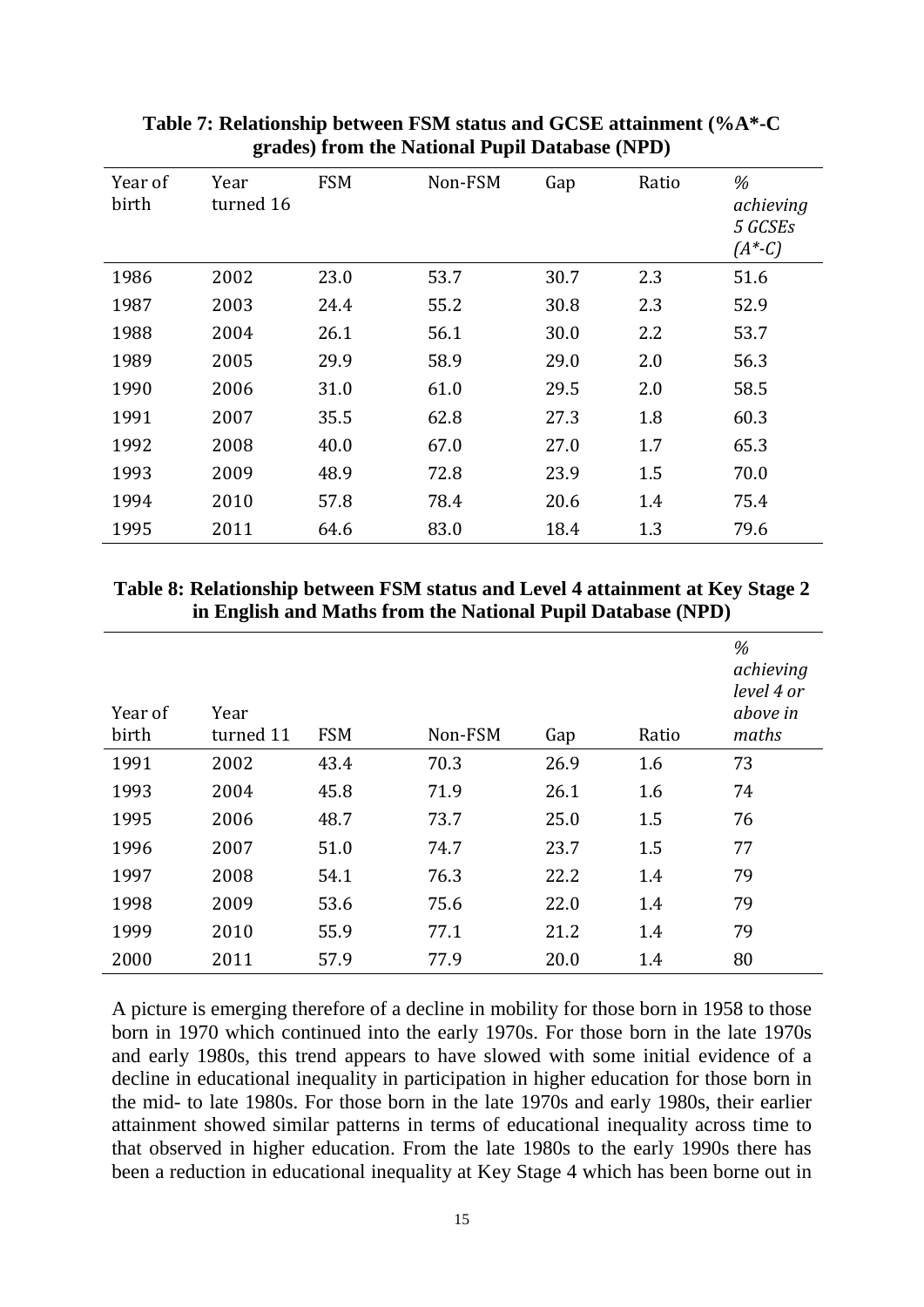a reduction in educational inequality in higher education participation for the youngest cohorts to have reached this stage so far. For the youngest group born in the late 1990s, this reduction in educational inequality has continued and can be observed in their Key Stage 2 test scores at age 11.

To assess more clearly if this trend can be observed across education levels and measures of family background we combine the information presented so far with additional evidence presented in Appendix Table A1. This provides us with 59 observations of attainment gaps, education level, family background measures, year of birth and proportions achieving the level in this cohort.<sup>[10](#page-18-0)</sup> We estimate two models on this aggregated data: one regressing attainment gaps on year of birth dummies conditional on education level, the family background measure used and an interaction between education and background and a second repeating this model and in addition controlling for a quadratic attainment variable<sup>11</sup>. The aim of the first model is to assess whether trends in attainment gaps have genuinely improved over time for more recent birth cohorts rather than this being driven by the educational stage they have reached or the measures of family background available.

Figure 2 presents the results from the trend across birth cohorts, conditional on background and education measures (solid line). As can be seen from the graph, there is a clear inverted U-shape in trends to educational inequality for people born over the last 50 years with educational inequality increasing from the NCDS cohort to the BCS and early BHPS cohorts and then improving since then<sup>12</sup>. The dashed line presents results from a second model. The aim here is to see whether this trend in improving educational inequality can be explained by the large increases in overall attainment that we have witnessed across cohorts. Conditioning on overall attainment levels completely eliminates the improved educational inequality trend that we witnessed for more recent birth cohorts, consistent with Boudon's suggestion that beyond a tipping point increasing overall attainment (or increasing participation where that is relevant) reduces educational inequality as individuals from the bottom of the income distribution catch up with those at the top. We have therefore shown that trends in educational inequality look to have improved for recent cohorts across education stages and measures of family background and that this recent trend is associated with increasing numbers of pupils achieving set targets. We now move on to discuss the potential implications for these findings for future trends in social mobility.

<span id="page-18-0"></span>We exclude the PISA data as this is obtained outside the education system. 10

<span id="page-18-1"></span><sup>11</sup> This measures the total proportion reaching the given level of attainment for each cohort.

<span id="page-18-2"></span><sup>12</sup> The pattern is very similar if the measure of relative attainment is used instead.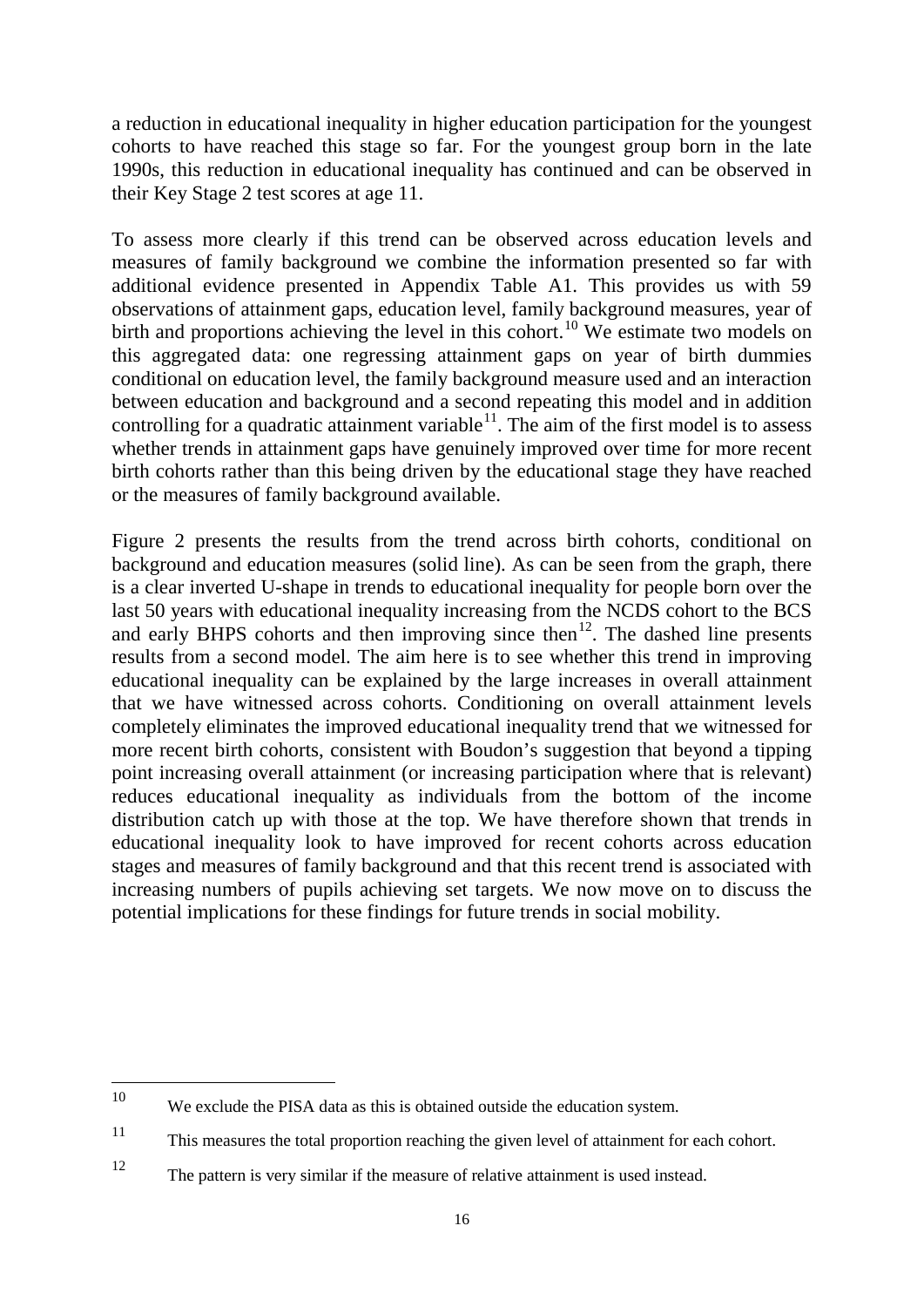

**Figure 2: Trends across time in attainment gaps**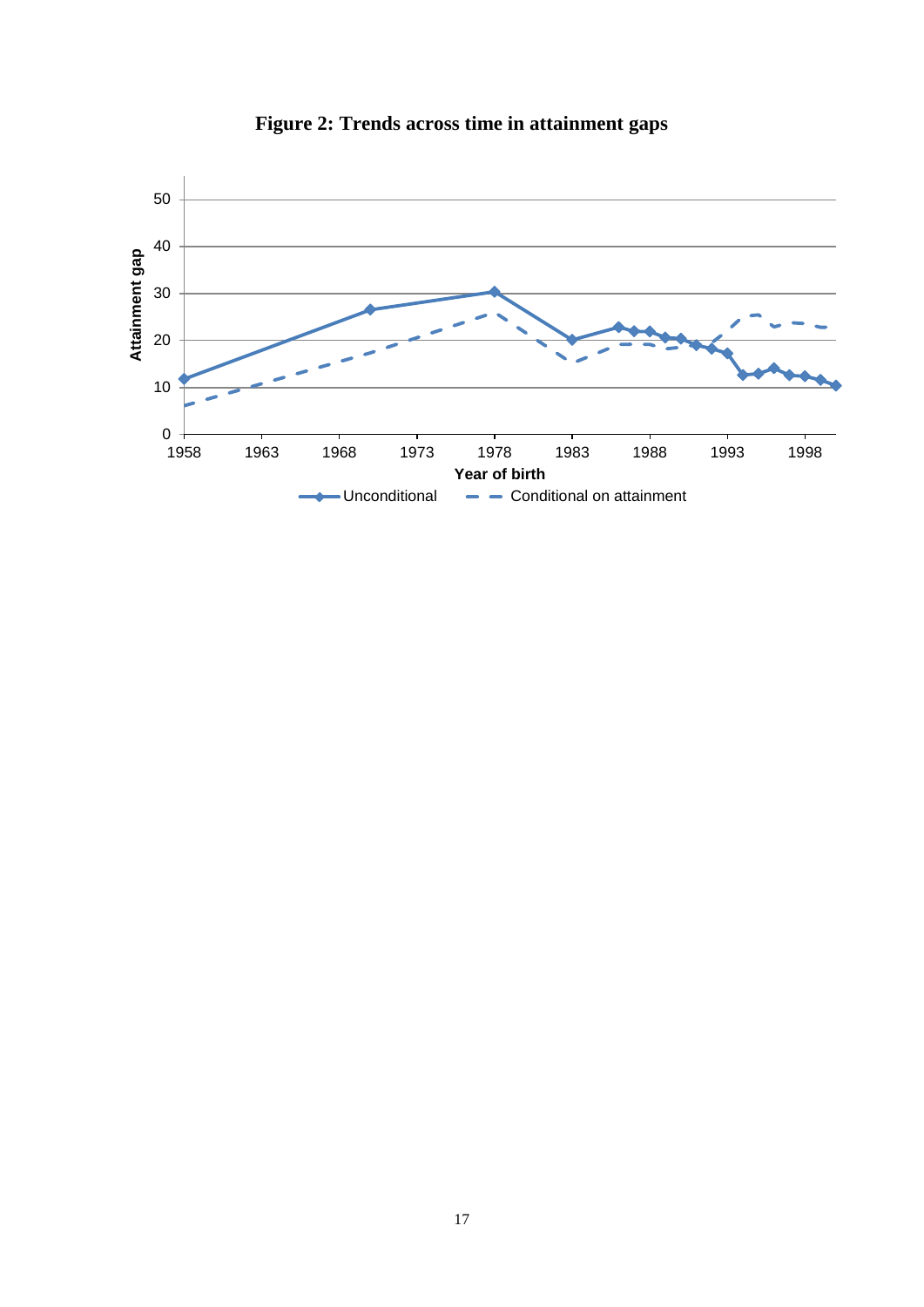|                                  | 2004              | 2005                | 2006               | 2007              | 2008               | 2009               | 2010              |
|----------------------------------|-------------------|---------------------|--------------------|-------------------|--------------------|--------------------|-------------------|
| <b>Academic qualifications</b>   |                   |                     |                    |                   |                    |                    |                   |
| Higher degree                    | $0.101(0.014)$ *  | $0.087(0.013)*$     | $0.107$ $(.011)^*$ | $0.109(0.012)*$   | $0.096(0.012)*$    | $0.094(0.012)*$    | $0.102(0.012)*$   |
| First degree                     | $0.229(0.010)*$   | $0.229(0.010)*$     | $0.248(0.09)*$     | $0.233(0.09)*$    | $0.236(.009)*$     | $0.240(0.009)*$    | $0.231(0.010)*$   |
| Other HE                         | $0.223(0.051)*$   | $0.257(0.056)*$     | $0.199(0.043)*$    | $0.150(0.031)*$   | $0.072(0.033)+$    | $0.097(029)*$      | $0.082$ (.026)*   |
| HE Diploma                       | $0.040$ $(.019)*$ | $0.071(021)*$       | 0.029(0.018)       | 0.031(0.018)      | $0.043(0.019)+$    | $0.071(020)*$      | 0.025(019)        |
| A levels                         | $0.060(0.009)*$   | $0.083(0.09)*$      | $0.079$ $(.008)*$  | $0.067$ $(.008)*$ | $0.069(0.009)*$    | $0.073(0.09)*$     | $0.082$ $(.009)*$ |
| A/S level                        | $-0.069(0.031)+$  | $-0.070$ $(.031)$ * | $-0.068(0.035)*$   | $-0.051(0.025)+$  | $-0.066$ $(.024)*$ | $-0.052(0.023)+$   | $-0.098(0.024)$ * |
| 5+ GCSEs A*-C                    | $0.180$ $(.009)*$ | $0.178(0.008)*$     | $0.170$ $(.007)*$  | $0.178(0.007)*$   | $0.172$ $(.008)*$  | $0.183(.008)*$     | $0.175(0.008)*$   |
| 1-4 GCSEs A*-C                   | $0.077$ $(.009)*$ | $0.077$ $(.008)*$   | $0.075$ $(.008)*$  | $0.080$ $(.008)*$ | $0.077$ $(.008)*$  | $0.093(0.008)*$    | $0.082$ (.009)*   |
| <b>Vocational qualifications</b> |                   |                     |                    |                   |                    |                    |                   |
| Professional                     | $0.465$ $(.028)*$ | $0.353(0.027)*$     | $0.369(0.026)*$    | $0.190(0.019)*$   | $0.212(0.017)*$    | $0.206(0.018)*$    | $0.212(0.018)*$   |
| Teaching                         | $-0.011(024)$     | 0.011(0.026)        | $-0.007(023)$      | $-0.011(024)$     | $-0.024(024)$      | $-0.035(0.026)$    | $-0.020(0.027)$   |
| Nursing                          | $0.112(0.032)*$   | $0.092(0.035)*$     | $0.108(0.028)*$    | $0.060(0.030)+$   | $0.094(0.031)*$    | $0.144$ $(0.032)*$ | $0.133(0.032)*$   |
| HNC/HND                          | $0.121(011)*$     | $0.120(0.011)*$     | $0.138(0.010)*$    | $0.119(0.010)*$   | $0.128(0.011)*$    | $0.132(0.011)*$    | $0.133(0.011)*$   |
| RSA Higher                       | $-0.004(0.093)$   | $-0.025(078)$       | $-0.073(0.075)$    | $-0.248(077)*$    | $-0.127$ $(.076)*$ | $-0.095(079)$      | $-0.209(0.084) +$ |
| ONC/OND                          | $0.091(0.014)$ *  | $0.067$ $(.016)*$   | $0.080$ $(.014)*$  | $0.096(0.015)*$   | $0.092(0.015)*$    | $0.066$ $(0.016)*$ | $0.085(0.016)*$   |

**Table 9: The returns to detailed qualifications – All full-time employees, males – LFS 2004-2010**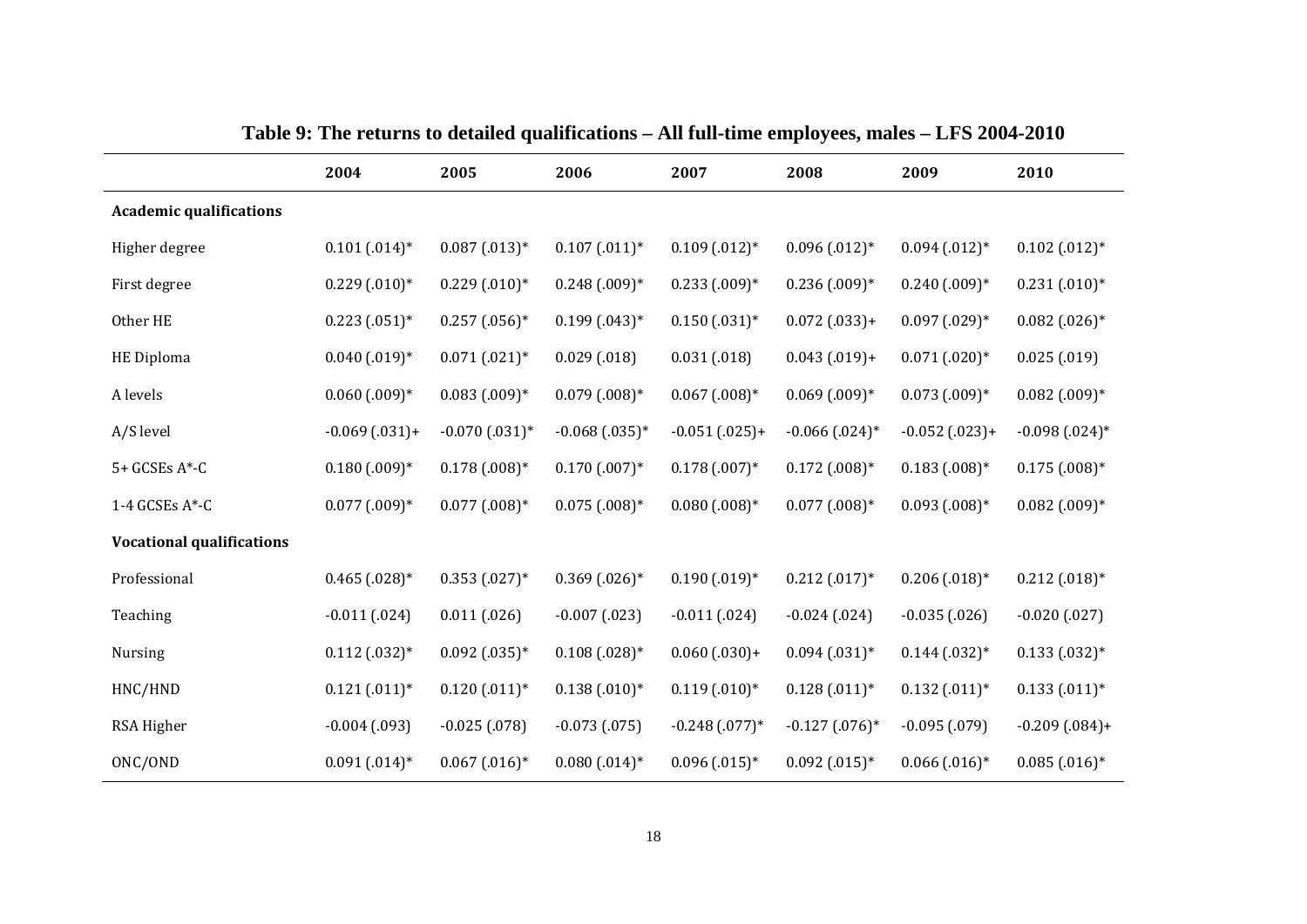|                          | 2004                        | 2005                         | 2006              | 2007                         | 2008              | 2009              | 2010                        |
|--------------------------|-----------------------------|------------------------------|-------------------|------------------------------|-------------------|-------------------|-----------------------------|
| City and Guilds Advanced | $0.062(0.011)*$             | $0.068(0.011)*$              | $0.071(0.010)*$   | $0.082(0.011)*$              | $0.085(0.011)*$   | $0.068(0.011)*$   | $0.062(0.012)*$             |
| NVQ 3-5                  | $0.033(0.013)*$             | $0.047(0.012)*$              | $0.037(0.011)*$   | $0.043(0.011)*$              | $0.034(0.011)*$   | $0.027(0.011)+$   | $0.030(0.011)*$             |
| City and Guilds Craft    | $-0.002$ $(.014)*$          | $0.031(0.014) +$             | 0.019(0.013)      | 0.010(0.013)                 | 0.006(0.014)      | 0.006(0.015)      | $-0.009(0.015)$             |
| <b>BTEC</b> diploma      | 0.056(0.035)                | $-0.024(0.033)$              | $-0.021(0.031)$   | $-0.008(0.030)$              | $-0.003(0.031)$   | $-0.039(0.034)$   | 0.011(0.031)                |
| NVQ <sub>2</sub>         | $-0.075$ $(.014)*$          | $-0.075$ $(.014)*$           | $-0.076(0.012)$ * | $-0.062$ (.012) <sup>*</sup> | $-0.083(0.012)$ * | $-0.083(0.012)*$  | $-0.091(012)*$              |
| City and Guilds Other    | 0.019(0.011)                | 0.017(0.011)                 | 0.005(0.011)      | 0.003(0.011)                 | 0.005(0.011)      | 0.002(0.012)      | $-0.005(0.012)$             |
| NVQ 1                    | $-0.126(0.024)$ *           | $-0.087$ (.024) <sup>*</sup> | $-0.123(022)*$    | $-0.110(0.022)$ *            | $-0.096(0.022)*$  | $-0.098(0.023)*$  | $-0.098(0.023)*$            |
| RSA Lower                | $-0.123(0.028)*$            | $-0.155(0.030)*$             | $-0.084(0.030)*$  | $-0.115(0.033)*$             | $-0.163(0.037)$ * | $-0.130(0.040)$ * | $-0.095(0.045)+$            |
| Other                    | $0.065$ (.006) <sup>*</sup> | $0.050(0.006)*$              | $0.073(0.005)*$   | $0.065(0.005)*$              | $0.055$ $(.005)*$ | $0.055(0.006)*$   | $0.055$ (.006) <sup>*</sup> |
| Observations             | 18,849                      | 18,224                       | 23,311            | 24,019                       | 24,019            | 21,262            | 20,361                      |
| R-Squared                | 0.38                        | 0.37                         | 0.38              | 0.37                         | 0.37              | 0.36              | 0.36                        |

Notes: No qualification data available in Jan-Mar 2004 and 2005 hence smaller samples. \* sig at 1%, + sig at 5%. Standard errors in parenthesis. Controls for age, age squared, region and ethnicity.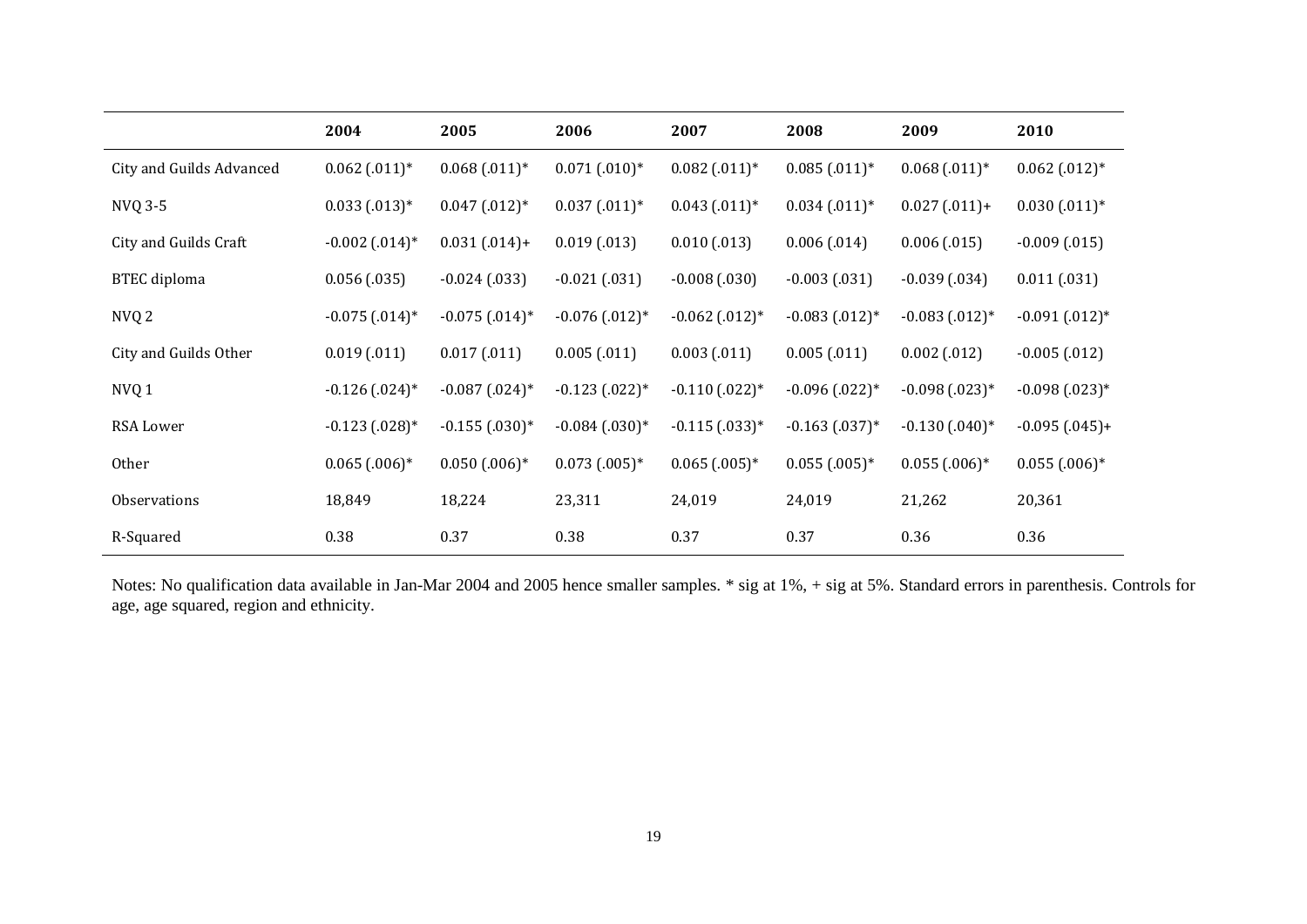# <span id="page-22-0"></span>**Discussion: Implications for future trends in mobility**

### *The returns to education*

Up until this point our focus has been on estimating trends in educational inequality, a form of equation (2) in section 3. We now turn our attention to the other side of the story, the trends in returns to education as described by equation (3) in section 3. This will help us to assess the implications of this reduction in educational inequality in the labour market. If returns to education are stable, this trend will improve mobility. However, if the increased supply of qualified workers dilutes their value in the labour market, this reduction in educational inequality will make less difference to future mobility.

To analyse recent trends in earnings premiums to qualifications, we present new estimates of returns to various qualifications for recent years of the Labour Force Survey (LFS). The log of monthly earnings is regressed on all *qualifications attained* rather than the highest educational qualification as in McIntosh (2006) so that the returns to various qualifications can be viewed in an additive sense.<sup>[13](#page-22-1)</sup> The results from this analysis are presented in Table 9 for all full-time employed males<sup>[14](#page-22-2)</sup> aged 26-65 from 2004 until 2010. These results are an update of McIntosh's study which presented estimates of earnings premiums to educational qualifications from 1996 until 2002. The estimated earnings differentials associated with qualification are broadly flat over the past 15 years (from 1996 onwards) following a rise in the previous 15 years (Harkness and Machin, 1999). The exception to this is the returns to professional qualifications that appear to have diminished in value quite significantly over this period. This might be explicable by the large rise in the supply of people educated to this level (7% in 2004 to 22% in 2010). In contrast, the returns to degrees and post-graduate qualifications remained constant despite the proportion of people taking these qualifications continuing to rise (3.8 percentage point increase for degrees, 2.1 percentage point increase for higher degrees). This suggests continuing increases in demand by employers for high level academic qualifications. While Lindley and Machin (2012) present some evidence of an increase in earnings differentials for postgraduate qualifications, most of this increase occurred between 1996 and 2001 with even premiums for these top qualifications appearing flat since the start of the millennium.

The patterns of estimated premiums are consistent to that found previously with positive differentials for standard academic qualifications such as degrees, A-levels and GCSEs and some of the high-level vocational qualifications such as the City and Guilds Advanced qualification and NVQ levels 3-5. As was previously found in McIntosh (2006) and Dearden et. al. (2002) there continues to be estimated negative associations between earnings and some of the lower level vocational qualifications such as NVQ level 1-2 and RSA qualifications.

<span id="page-22-1"></span>Note that we do not condition on family background as specified in equation (3) as these measures are not available in the LFS data. 13

<span id="page-22-2"></span><sup>14</sup> The patterns are very similar for females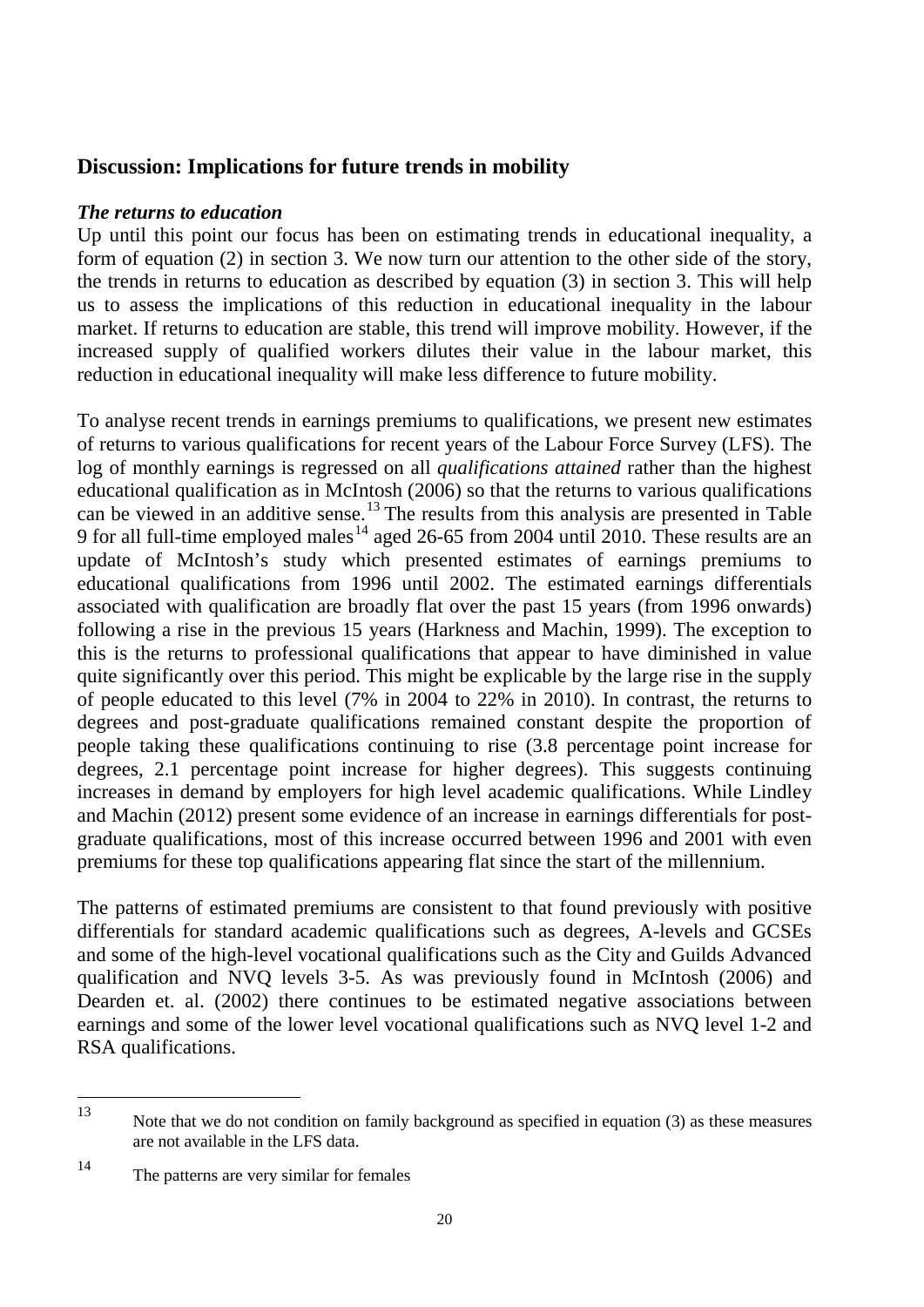When we combine the evidence on estimated earnings premiums for qualification levels with a reduction in educational inequality, this suggests that if returns remain stable there may be an improvement in mobility levels for more recent cohorts. This is of course highly speculative as it assumes that the economy will continue to grow and absorb the increasing supply of skilled workers to maintain current returns to education. To date, despite the large increases in participation that we have observed across the past three decades, there is no evidence of the pay-offs to these qualifications diminishing. A further assumption is that the broad qualifications used are the most relevant aspects of education for labour market performance. If more detailed information matters (such as exact grades obtained) then we might be missing part of the story. In the next section we evaluate this hypothesis, examining educational inequalities among the highest achievers.

### *Trends in attainment at the top of the education distribution*

To date, all of our analysis has focused on comparing the socio-economic status attainment gaps in the *average or expected level* of attainment across different education levels. While this is an obvious place to look given the focus on these targets in school league tables, this may hide attainment gaps by family background at parts of the attainment distribution which have not been such a focus of Government policy. If there is growing inequality by family background at higher achievement levels then this will offset the decline in educational inequality that we have observed in our results so far.

There has been a large sociological literature which views education as a positional good (Ball, 2003; Goldthorpe, 2013). What matters for labour market performance; and therefore mobility, is how much education an individual attains relative to their competitors in the labour market. Over a period of rapid educational upgrading we might therefore be concerned that focusing on particular education levels might not give the full picture. If a greater proportion of children are obtaining GCSEs, these parents will ensure their children get A-levels and so-on to ensure that their dominant position remains intact. To understand this we consider five alternative measures of achievement that signal higher quality attainment: Post-graduate qualifications, attending high-status higher education institutions, attaining  $A^*$ -B in 3 or more 'facilitating' A-level subjects<sup>15</sup>, reaching the equivalent of the EBacc at Key Stage 4 and reaching level 5 at Key Stage 2.

To begin by considering trends in post-graduate qualifications, from 1996 to 2011 the proportion of the population obtaining a postgraduate qualification has increased from 4 per cent of the employed population to 11 per cent (Lindley and Machin, 2012). Recent HESA data shows that the total number of UK students starting a full-time post-graduate course in the UK increased by 10% from  $2008/9-2011/12^{16}$  $2008/9-2011/12^{16}$  $2008/9-2011/12^{16}$  although interestingly the numbers have dropped back in the most recent year of data, causing speculation that the Great Recession has taken its toll on demand.

<span id="page-23-0"></span><sup>15</sup> The facilitating subjects are defined in Government as English Literature, Maths, Further Maths, Physics, Chemistry, Biology, Modern languages, Classical languages and Humanities. 15

<span id="page-23-1"></span><sup>16</sup> <http://www.hesa.ac.uk/content/view/1897/239/> (accessed January  $16<sup>th</sup>$ , 2014)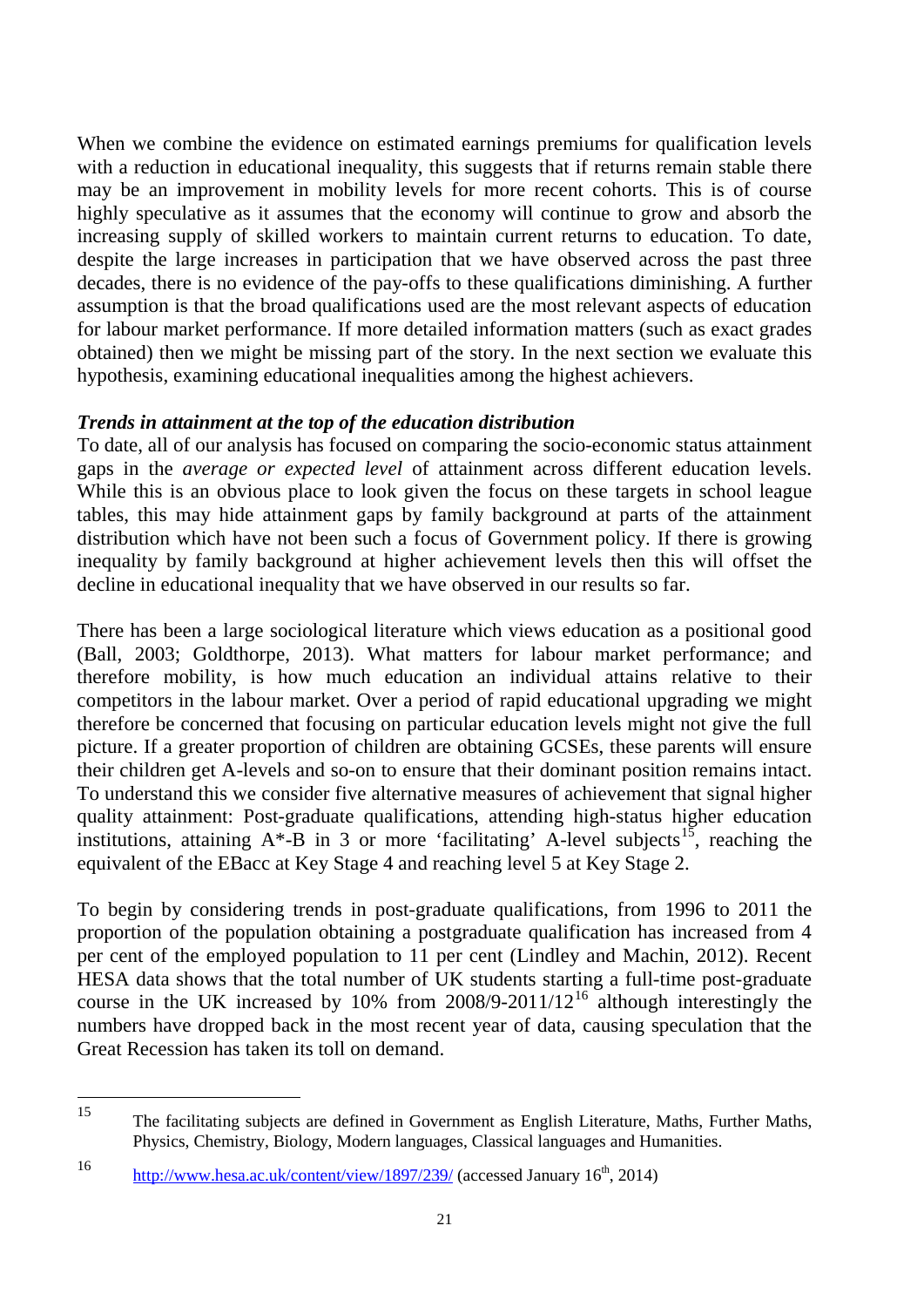Lindley and Machin (2012) use the cohort studies to demonstrate that the greater part of this growth between the cohort studies is to be found among those from higher social backgrounds (top panel, Table 10). In the older NCDS cohort, 2 per cent of those from the most deprived income quintile had a post-graduate qualification by age 33 compared to 8 per cent from the least deprived quintile. For the later BCS cohort, post-graduate attainment for those from the most deprived quintile<sup>[17](#page-24-0)</sup> increased by 1 percentage point, to 3 per cent while post-graduate attainment from the least deprived quintile increased by 5 percentage points to 13 per cent. This trend can also be observed for the slightly younger BHPS cohort, born 1974 to 1978, with only 3% of individuals from the most deprived family income quintile obtaining post-graduate qualifications by age 30 compared to 11 per cent from the least deprived family income quintile<sup>[18](#page-24-1)</sup>. This aspect of educational inequality has received minimal attention at present, and is not yet addressed in the Government's SMIs.

At first degree level, it is becoming increasingly clear that institutions and courses attended are crucial to determining success (Chevalier, 2011, Walker and Zhu, 2011). The Government acknowledges this by including as a social mobility indicator the share of A level students who at age 19 are attending the most prestigious universities, by private versus state school type. Large inequalities are found in this measure with a gap of almost 40 percentage points. Over the four years for which this information is available, there is little evidence of change. Crawford repeats her analysis presented in Table 5 for high status institutions[19](#page-24-2) only and similarly finds no change in the gap in participation between the least deprived and most deprived quintiles of socio-economic status (second panel, Table 10). This suggests that while gains are being made in increasing participation of the poorest students at universities overall, this is not filtering up to the elite institutions.

The subjects that are studied at A-level play an important role in the application process for universities, particularly the elite Russell Group institutions. This is acknowledged in the government's SMIs by looking at the proportion of students from state and private schools that obtain at least  $3 A^*$ -B grades in facilitating subjects, that appeal to elite institutions. The published SMIs only track this for the past three years. Our new analysis in the third and fourth panels of Table 10 expands these findings in two ways. First, it presents earlier estimates of the gap in the proportion of students from state and private schools hitting this high target to show that this trend has actually improved slightly over a longer time series compared with the flat picture seen in recent years. Second it also splits the proportion of students reaching this target by FSM and non-FSM status within state

<span id="page-24-0"></span>Defined as the bottom quintile of family income when cohort members were aged 16. 17

<span id="page-24-1"></span><sup>18</sup> Lindley and Machin (2012) measure post-graduate attainment at age 33/34 in the cohort studies, slightly later than measured here. The limited samples in the BHPS (N=440) make further inference difficult although these figures are broadly in line with the later BCS findings from this study.

<span id="page-24-2"></span><sup>19</sup> These are defined as the Russell Group plus other institutions with comparable research performance.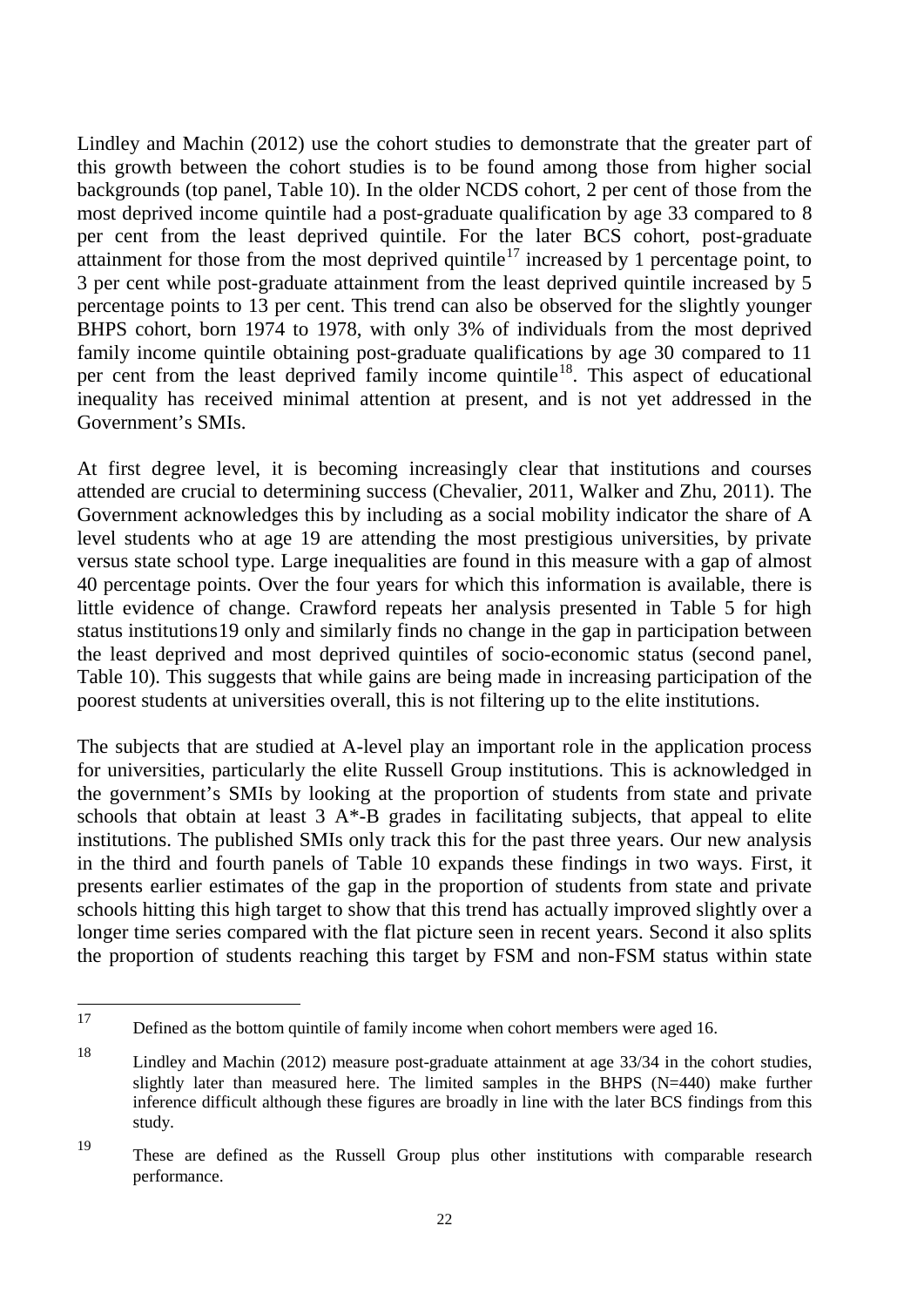schools. It is important to note that only 4% of the total number of pupils taking A-levels across this period were eligible for free school meals at 15. We will return to this point later in this section. As can be seen in the fourth panel of Table 10, there is no clear trend in the gap between non-FSM and FSM pupils hitting this target across the period. This suggests that the gains being made in terms of educational inequality are not playing out at the very top of the attainment distribution.

The issue of subject choice is also pertinent at GCSE. Evidence from Sullivan, Zimdars and Heath (2010) suggests that children from more affluent backgrounds are choosing subjects that are more suited to further study at A-level and beyond (such as single sciences, humanities and languages). At the other end of the scale there is a concern that some children have been pushed towards 'soft-options' in order to meet targets. In response to this in 2010 the coalition Government emphasised the importance of good qualifications in certain subjects by defining the English Baccalaureate which requires A\*- C grades in all of English, Maths, two Science Subjects, History or Geography and a Language.

In the fifth panel of Table 10 we consider attainment in this synthetic qualification by FSM status. First, it is startling how few children reach this milestone, just 18% of the cohort in 2004 and 15% in 2010. The proportion of children who are eligible for Free School Meals who achieve at this level is extremely small, around 4% throughout. There is slight evidence of a fall in this gap, but more detailed results indicate that this is driven by the drop in non-FSM children obtaining a language qualification when broken down by subject choice. This may indicate that more non-FSM children drop languages in an attempt to push them over the 5 A\*-C threshold.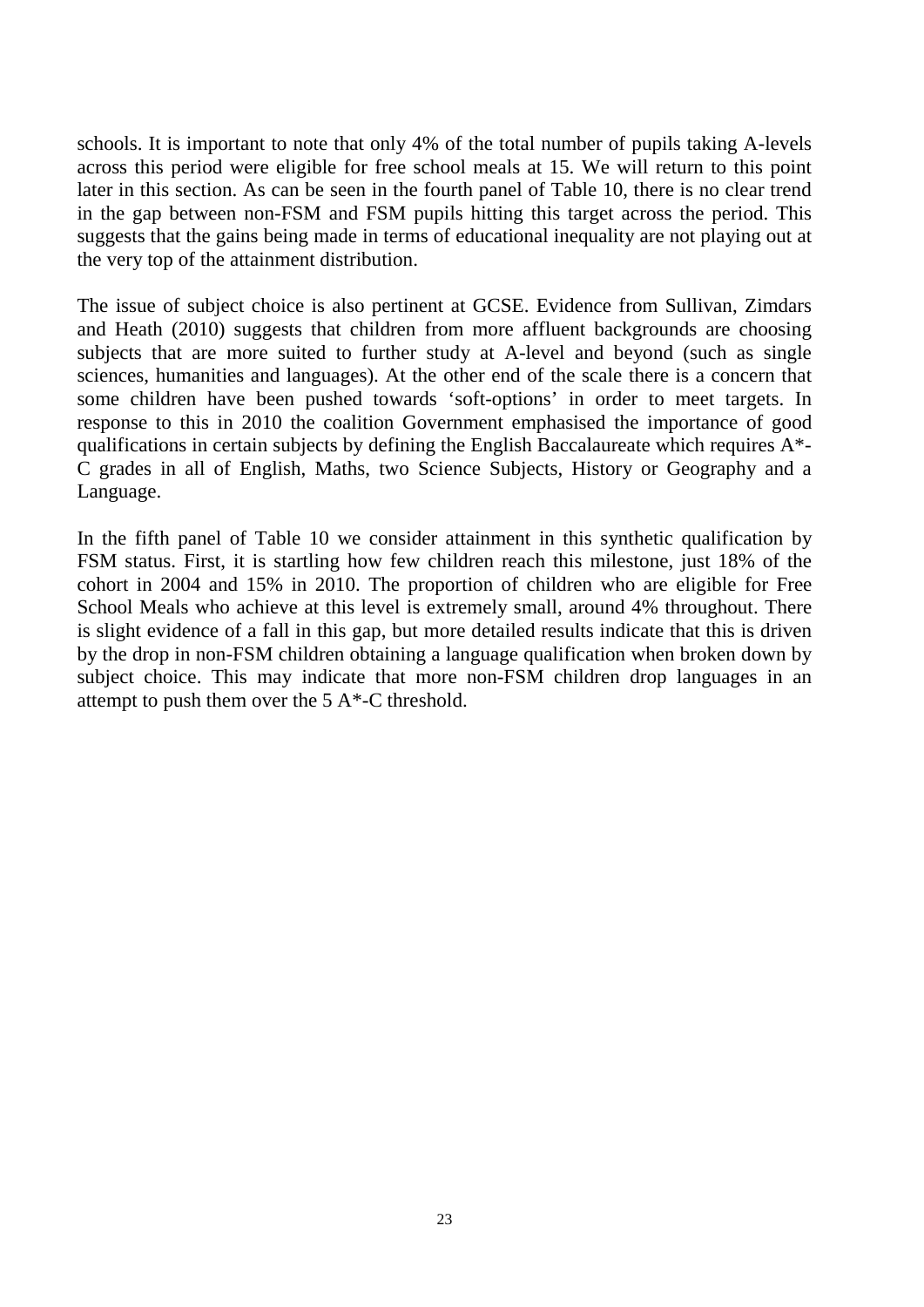| Post-graduate education                                |                   |                         |                          |      |       |                             |  |  |
|--------------------------------------------------------|-------------------|-------------------------|--------------------------|------|-------|-----------------------------|--|--|
| Year of<br>birth                                       | Year<br>turned 18 | Most<br>deprived<br>20% | Least<br>deprived<br>20% | Gap  | Ratio | % acquiring<br>a degree     |  |  |
| 1958                                                   | 1976              | 2.0                     | 8.0                      | 6.0  | 4.0   | 3.8                         |  |  |
| 1970                                                   | 1988              | 3.0                     | 13.0                     | 10.0 | 4.3   | 7.4                         |  |  |
| <b>Higher Status Institutions Degree Participation</b> |                   |                         |                          |      |       |                             |  |  |
| Year of<br>birth                                       | Year<br>turned 18 | Most<br>deprived<br>20% | Least<br>deprived<br>20% | Gap  | Ratio | %<br>participating<br>in HE |  |  |
| 1986                                                   | 2004              | 2.2                     | 21.9                     | 19.7 | 9.8   | 9.6                         |  |  |
| 1987                                                   | 2005              | 2.2                     | 21.2                     | 19.0 | 9.6   | 9.3                         |  |  |
| 1988                                                   | 2006              | 2.4                     | 21.8                     | 19.5 | 9.2   | 9.7                         |  |  |
| 1989                                                   | 2007              | 2.7                     | 22.4                     | 19.7 | 8.4   | 10.1                        |  |  |
| 1990                                                   | 2008              | 2.8                     | 22.3                     | 19.5 | 8.0   | 10.2                        |  |  |
| 1991                                                   | 2009              | 2.7                     | 21.7                     | 19.0 | 8.1   | 9.9                         |  |  |
| A*-B in 3 or more facilitating subjects at Key Stage 5 |                   |                         |                          |      |       |                             |  |  |
| Year of<br>birth                                       | Year<br>turned 18 | State                   | Independent Gap          |      | Ratio | % attaining                 |  |  |
| 1986                                                   | 2004              | 7.8                     | 21.6                     | 13.7 | 2.8   | 10.6                        |  |  |
| 1990                                                   | 2008              | 9.3                     | 22.0                     | 12.8 | 2.4   | 11.8                        |  |  |
| 1992                                                   | 2010              | 7.7                     | 19.6                     | 12.0 | 2.6   | 9.9                         |  |  |
| Year of<br>birth                                       | Year<br>turned 18 | <b>FSM</b>              | Non-FSM                  | Gap  | Ratio | % attaining                 |  |  |
| 1986                                                   | 2004              | 3.9                     | 8.0                      | 4.2  | 2.1   | 7.8                         |  |  |
| 1990                                                   | 2008              | 5.0                     | 9.4                      | 4.4  | 1.9   | 9.3                         |  |  |
| 1992                                                   | 2010              | 3.9                     | 7.8                      | 4.0  | 2.0   | 7.7                         |  |  |
| English BACC at Key Stage 4                            |                   |                         |                          |      |       |                             |  |  |
| Year of<br>birth                                       | Year<br>turned 16 | <b>FSM</b>              | Non-FSM                  | Gap  | Ratio | % attaining                 |  |  |
| 1988                                                   | 2004              | 4.3                     | 20.3                     | 16.0 | 4.7   | 18.0                        |  |  |
| 1992                                                   | 2008              | 3.8                     | 16.2                     | 12.3 | 4.2   | 14.6                        |  |  |
| 1994                                                   | 2010              | 3.8                     | 16.8                     | 13.0 | 4.4   | 15.1                        |  |  |

**Table 10: Attainment in higher level qualifications**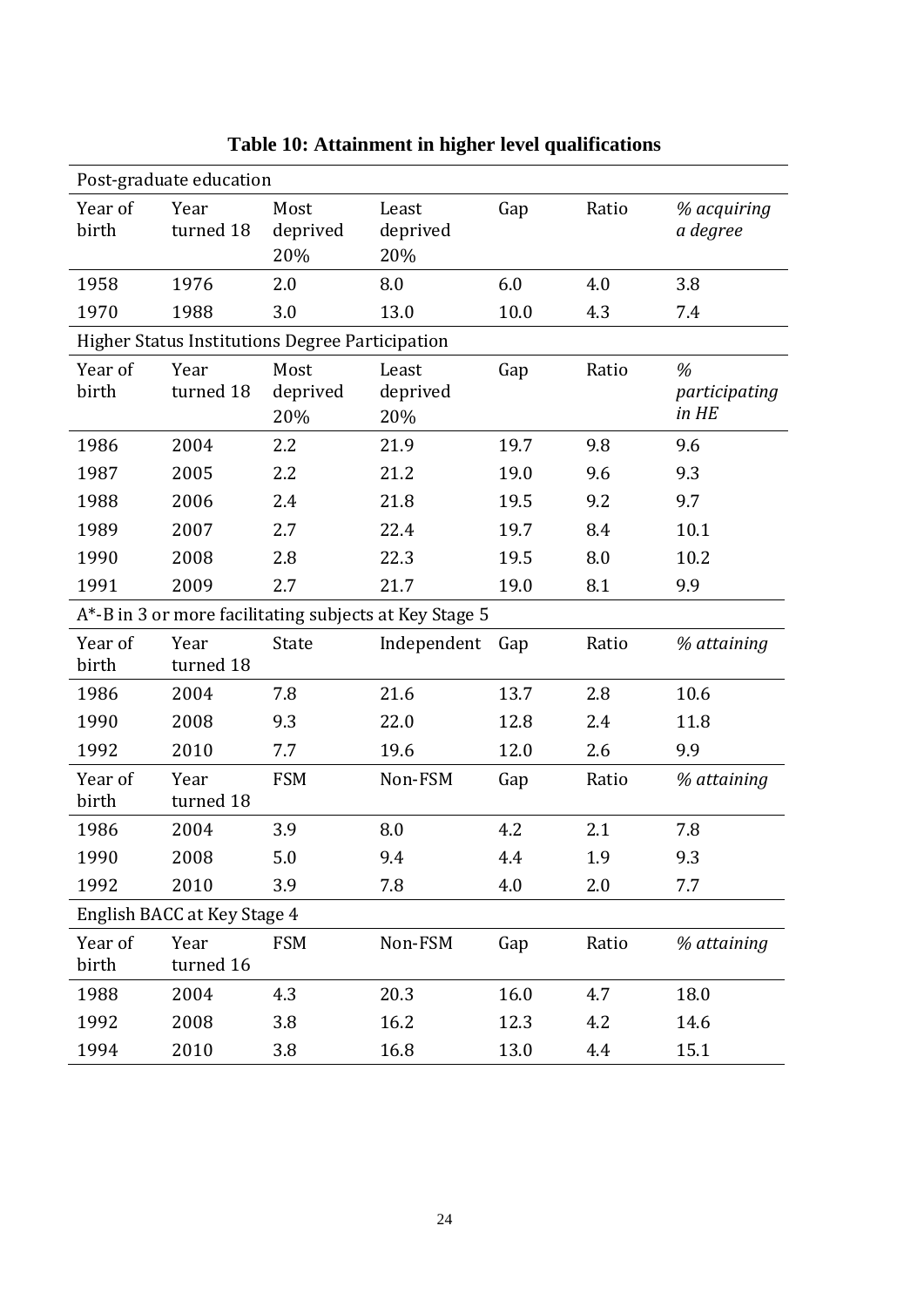| Top quintile of capped point score (top 8 GCSEs) – fixed at 2004 top<br>quintile |                   |            |         |      |       |             |  |
|----------------------------------------------------------------------------------|-------------------|------------|---------|------|-------|-------------|--|
| Year of<br>birth                                                                 | Year<br>turned 16 | <b>FSM</b> | Non-FSM | Gap  | Ratio | % attaining |  |
| 1988                                                                             | 2004              | 5.6        | 21.9    | 16.3 | 3.9   | 19.6        |  |
| 1992                                                                             | 2008              | 10.8       | 29.4    | 18.6 | 2.7   | 27.1        |  |
| 1994                                                                             | 2010              | 16.9       | 37.2    | 20.3 | 2.2   | 34.5        |  |
| Level 5 or higher at Key Stage 2 in English and Maths                            |                   |            |         |      |       |             |  |
| Year of<br>birth                                                                 | Year<br>turned 11 | <b>FSM</b> | Non-FSM | Gap  | Ratio | % attaining |  |
| 1993                                                                             | 2002              | 6.6        | 25.5    | 18.9 | 3.9   | 21.8        |  |
| 1995                                                                             | 2004              | 7.2        | 26.4    | 19.2 | 3.7   | 22.6        |  |
| 1997                                                                             | 2008              | 7.9        | 28.0    | 20.1 | 3.5   | 24.4        |  |
| 1999                                                                             | 2010              | 10.3       | 32.0    | 21.7 | 3.1   | 28.0        |  |

Notes: Sources for top two panels: Lindley and Machin (2012), Crawford (2012).

An alternative measure of higher attainment at age 16 is to consider the proportion of pupils in the top quintile of the capped total GCSE point score by FSM status. Given that all the other measures here are picking up absolute attainment, we measure the proportion of pupils reaching the capped GCSE point score that would place them in the top quintile in 2004. This allows the proportion reaching this level to increase over time. The sixth panel of Table 10 indicates that the number of FSM children reaching this measure of high attainment, has increased over the period 2004-2010, but the proportion of non-FSM children reaching this level has increased faster. This has contributed to an increase in the absolute attainment gap at this higher level of educational attainment at age 16. However, the relative attainment gap has decreased over this period, indicating that the performance of FSM children in this category has improved at a faster rate.

Taken together, the evidence at GCSE indicates that the reduction in inequality observed at the benchmark level of attainment at age 16 is not present at higher levels of attainment at the same stage, although there has been some improvement in relative attainment. These findings are supported by evidence from Jerrim (2012) who uses quantile regression analysis to assess whether the declining trend in socio-economic inequalities in PISA test scores in England from 2000-2009 is consistent across the distribution of achievement. He finds evidence of a significant reduction in achievement gaps in the lower tail of the achievement distribution but not at the top.

Finally, we consider trends in educational attainment by FSM status in the higher end of the distribution of Key Stage 2 test scores for more recent cohorts. As seen in Section 4, at the average (or expected) level, the proportion of FSM children reaching Level 4 in English and Maths has been catching up with the proportion of non-FSM children hitting this benchmark over the past decade. For this analysis, we consider the proportion of FSM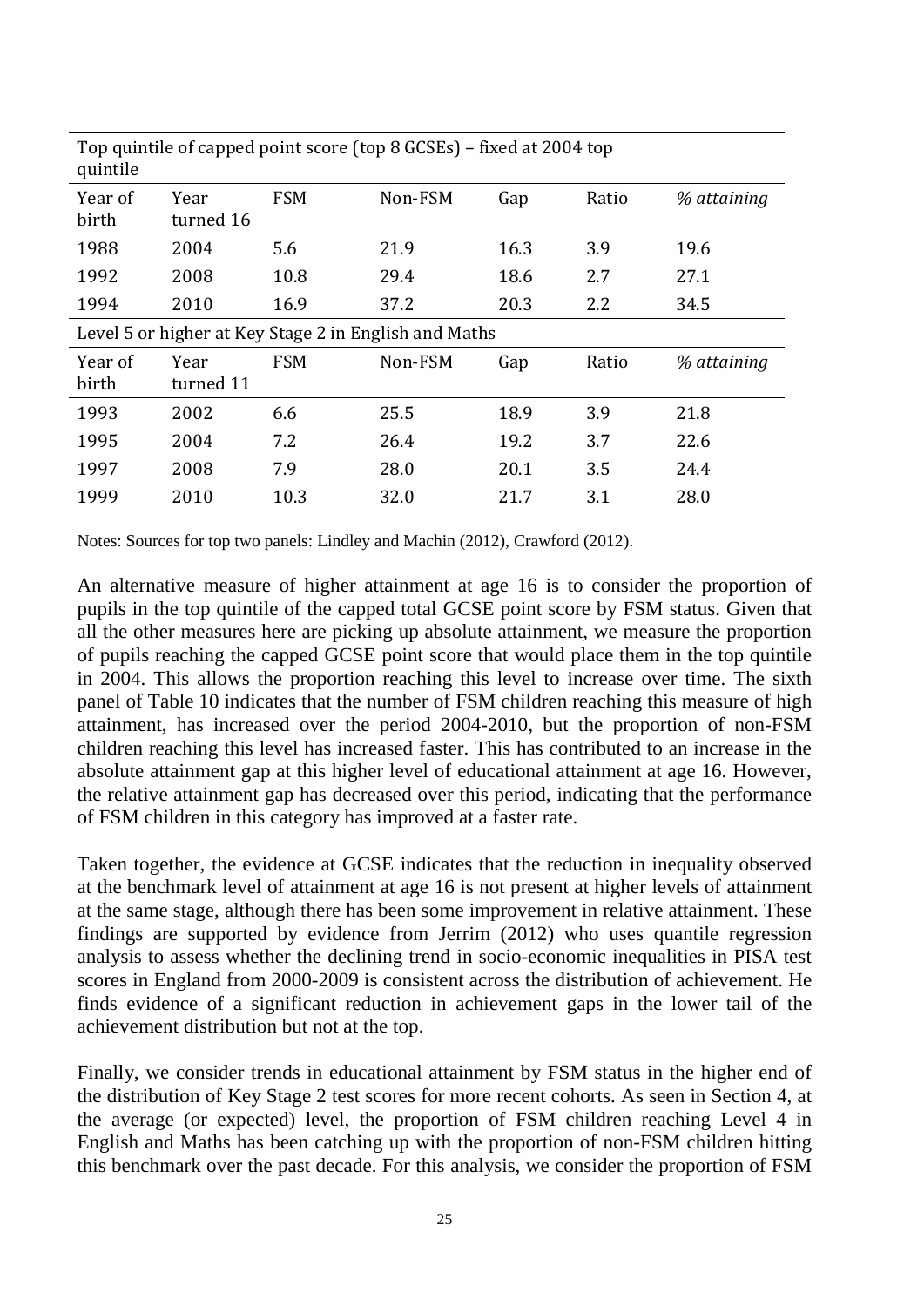and non-FSM children reaching Level 5 or above in English and Maths rather than Level 4 or above. In the final panel of Table 10 we can see that the proportion of FSM and non-FSM children reaching this higher threshold has increased over the past decade from 6.6% to 10.3% for FSM children and from 25.5% to 32.0% for non-FSM children. The findings are mixed in terms of relative and absolute attainment gaps with non-FSM children slightly extending their advantage over FSM children in absolute terms over the period; the attainment gap increases from 18.9% in 2002 to 21.7% in 2010. Conversely, in terms of relative attainment, FSM children are catching up with non-FSM children with an average of 4 non-FSM children reaching this high level of attainment for every 1 FSM child in 2002 compared to 3 non-FSM children for every 1 FSM child by 2010.

There is therefore some evidence of FSM children making relative gains on non-FSM children for higher levels of attainment at Key Stage 2 in the most recent cohorts. However, the broad picture across the range of education stages and measures is of more limited improvements at higher levels of educational attainment. We must therefore be cautious in our interpretation of improving educational inequality over time and the implications for this in terms of future levels of social mobility.

# <span id="page-28-0"></span>**Conclusions**

The aim of this paper is to assess the evolution of educational inequalities among recent generations of young people and comment on implications for the likely direction of future intergenerational mobility. It is very clear that absolute improvements in educational attainment have closed gaps by family background at several important education milestones. The timing of this progress coincides with increased public educational investment, a prescriptive focus on standards and increasing use of performance tables from the mid-1990s onwards. This is clearly encouraging for the promotion of children's life chances and may lead to improvements in mobility if returns to education remain stable. On the other hand, there is little evidence that these improvements have reduced inequality at the highest levels of attainment. This has important implications. If it is the highest qualifications which matter in obtaining the most lucrative labour market opportunities then these findings cast doubt on the idea that a standards agenda alone can encourage mobility.

These findings resonate with the idea of education as a positional good (Goldthorpe, 2013). If more affluent parents respond to increased absolute attainment by pushing their children to higher levels of attainment at each qualification level then this supports the notion of the 'regime's important self-maintaining properties' (Goldthorpe, 2013, page 443). We find some evidence here that this claim might be true in the current context. Although, if this was a strong effect we might actually expect to see an increase in the attainment gap at higher levels of education in response to recent absolute average improvements. This is not yet observed.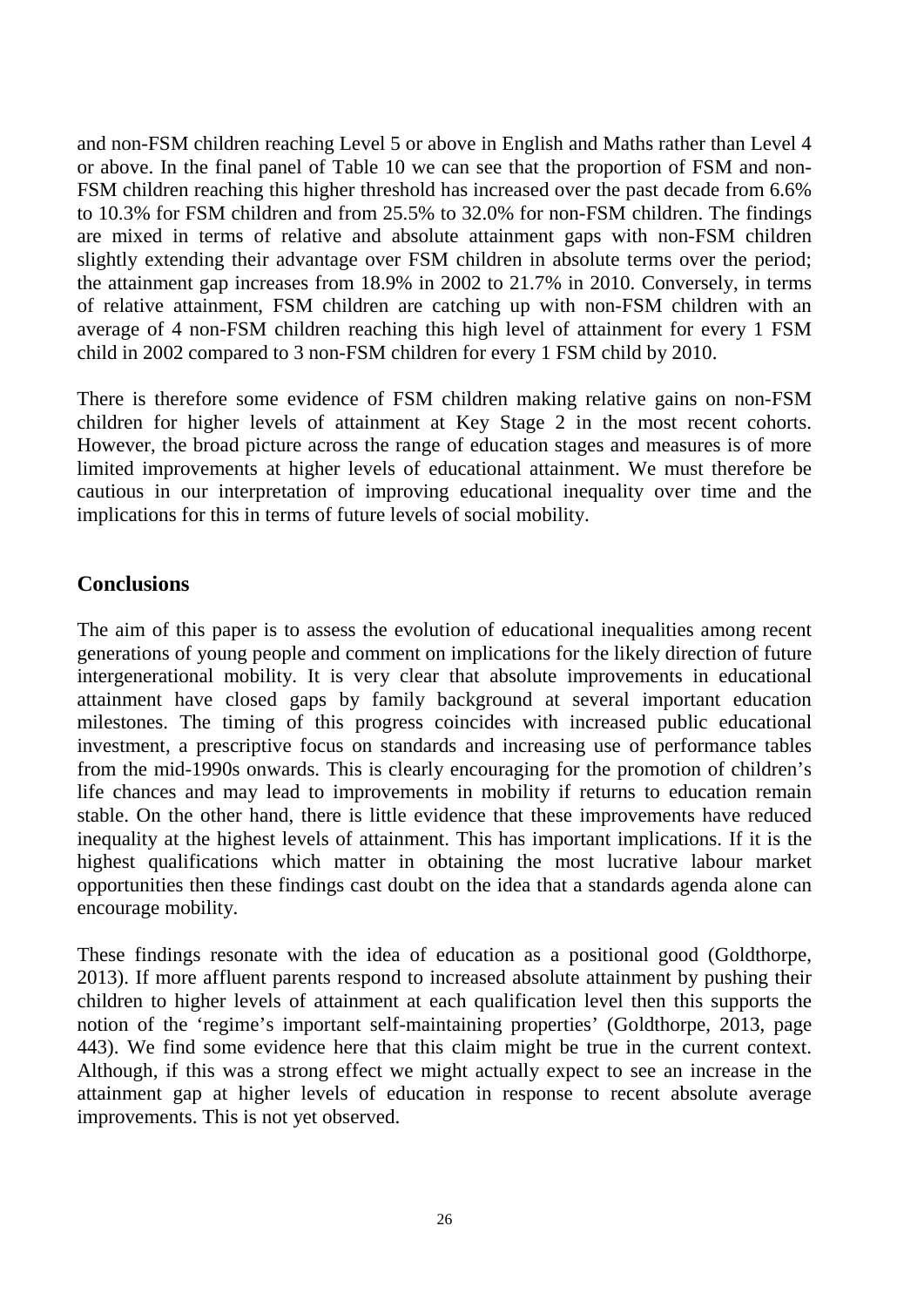It is notable that several of the new SMIs provide a focus on the upper reaches of the attainment distribution; this is captured in the indicators for achievement of facilitating A levels, attendance at Russell Group Universities and access to the professions. Government is setting more challenging targets at 18 plus, but there is no formal focus through SMIs at earlier stages; a recent commitment to focus on the EBACC has been dropped. There are plans however, to adapt the target at GCSE to explicitly monitor achievement in high-value subjects, and this may address this concern to some extent. It is interesting that our paper has demonstrated that high achievements can be measured from at least Key Stage 2, and perhaps Social Mobility Indicators should include achievement at Level 5 here too, as well as more on GCSE achievement.

Our primary goal in this paper has been to describe recent developments rather than offer detailed policy implications. However, it would seem that Government must set itself more challenging targets if social mobility is to be promoted in a society where educational aspirations are constantly expanding. The new University fee structure requires that Universities charging full fees have a Widening Participation Strategy, encouraging institutions to focus on these issues at the HE level. However, often this type of intervention comes too late in the life course as University choices are primarily determined by prior performance (Chowdry et al, 2013). An extension of existing targets to focus on higher attainment levels in schools should ensure that all children achieve to their potential. There also still appear to be large gaps in the information and guidance offered in schools regarding subject choice at Key Stage 4 and Key Stage 5 (Sutton Trust, 2008). Given the weight that both Universities and employers place on choosing the 'right route', it is paramount that there is more consistency in the guidance offered across all schools.

Of course, targets and advice will not solve all the underlying differences in resources which enable more privileged children to consistently outperform their peers. It may well be that a reversal of education inequalities at all stages requires a more radical solution such as a dramatic extension of the Pupil Premium. The discussion continues over the impact of policies to encourage school diversification on social mobility.

When engaged in this debate we must not forget those children who fail to meet the targets; the 20% of 11 year olds who are not achieving the expected level of attainment at Key Stage 2, and then the similar proportion who do not get 5 good GCSEs. The target culture has tended to exclude those children from the general progress. The LSE Growth Commission (2013) report focuses on policies to engage the most disadvantaged pupils and attack 'the long tail' of underachievement. In summary, it is doubtless the case that school standards have improved; but not for everyone, and perhaps, not as much as they could have. Substantial improvements in social mobility might require more drastic action.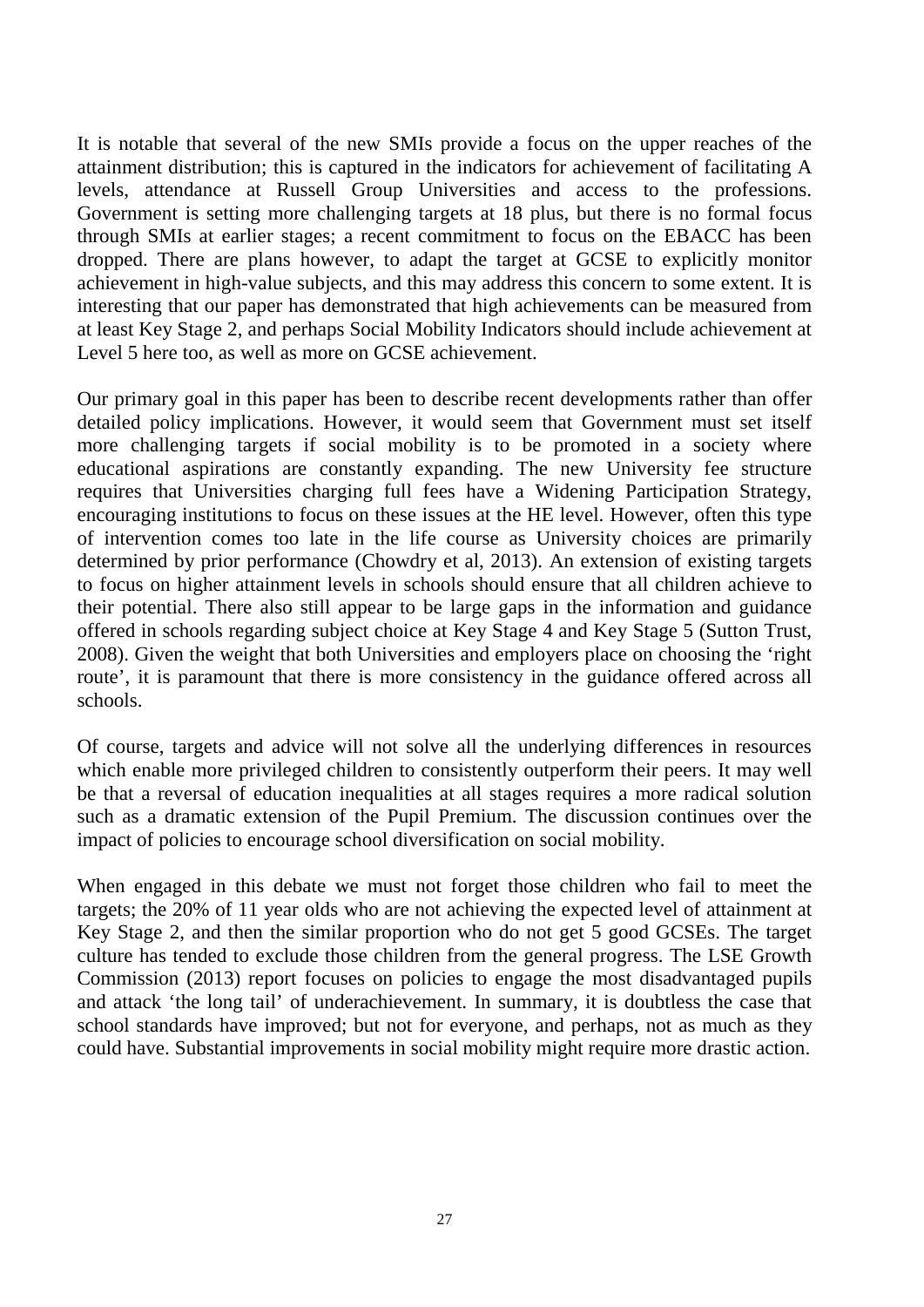#### <span id="page-30-0"></span>**References**

- Atkinson, A.B. (1980) 'Inheritance and the redistribution of wealth,' in *Public Policy and the Tax System* (G.A. Hughes and G.M. Heal, eds.), Allen and Unwin: London.
- Atkinson, A.B., and Jenkins, S.P. (1984) 'The steady state assumption and the estimation of distributional and related models', *Journal of Human Resources*, 19: 358-376.
- Ball, S. (2003) *Class Strategies and the Education Market*. Oxon: Routledge Falmer
- Becker, G. and Tomes, N. (1986) 'Human Capital and the Rise and Fall of Families', *The Journal of Labor Economics,* 4(3).
- Black, S.E., and P.J. Devereux (2011) 'Recent Developments in Intergenerational Mobility', Chapter 16: 1487-1541 in *Handbook of Labor Economics*, Vol. 4b, Amsterdam: Elsevier.
- Blanden, J., P. Gregg and Macmillan, L. (2007) 'Accounting for Intergenerational Income Persistence: Noncognitive Skills, Ability and Education', *Economic Journal*, 117: C43-C60.
- Blanden, J., P. Gregg and Macmillan, L. (2013) 'Intergenerational Persistence in Income and Social Class: The Impact of Within-Group Inequality', *Journal of Royal Statistical Society: Series A*, 176(2).
- Blanden, J, Goodman, A., Gregg, P. and Machin, S. (2004) 'Changes in intergenerational mobility in Britain'. In *Generational Income Mobility in North America and Europe* (ed M. Corak). Cambridge: Cambridge University Press.
- Blanden, J. and Machin, S. (2004) 'Educational inequality and the expansion of UK higher education', *Scottish Journal of Political Economy*, 51(2): 230-249.
- Blau, P.M. and Duncan, O.D. (1967) *The American Occupational Structure*. New York: Wiley.
- Boudon, R. (1974) *Education, Opportunity, and Social Inequality: Changing Prospects in Western Society*. New York: Wiley-Interscience.
- Bratsberg, B., K. Røed, O. Raaum, R. Naylor, M. Jäntti, T. Eriksson and E. Österbacka (2007) 'Non-linearities in Intergenerational Earnings Mobility: Consequences for Cross-Country Comparisons', *The Economic Journal*, 117: C72–C92.
- Cabinet Office (2011) *Opening Doors, Breaking Barriers: A Strategy for Social Mobility*. London: Information Policy Team.
- Chevalier, A. (2011) 'Subject Choice and Earnings of UK graduates', *Economics of Education Review*, 30: 1187-1201
- Chowdry, H., C. Crawford, L. Dearden, A. Goodman and A. Vignoles (2013) 'Widening participation in higher education: analysis using linked administrative data', *Journal of the Royal Statistical Society Series A*, 176(2): 431-457.
- Crawford, C. (2012) *Socio-economic gaps in HE participation: how have they changed over time?* IFS briefing note, November.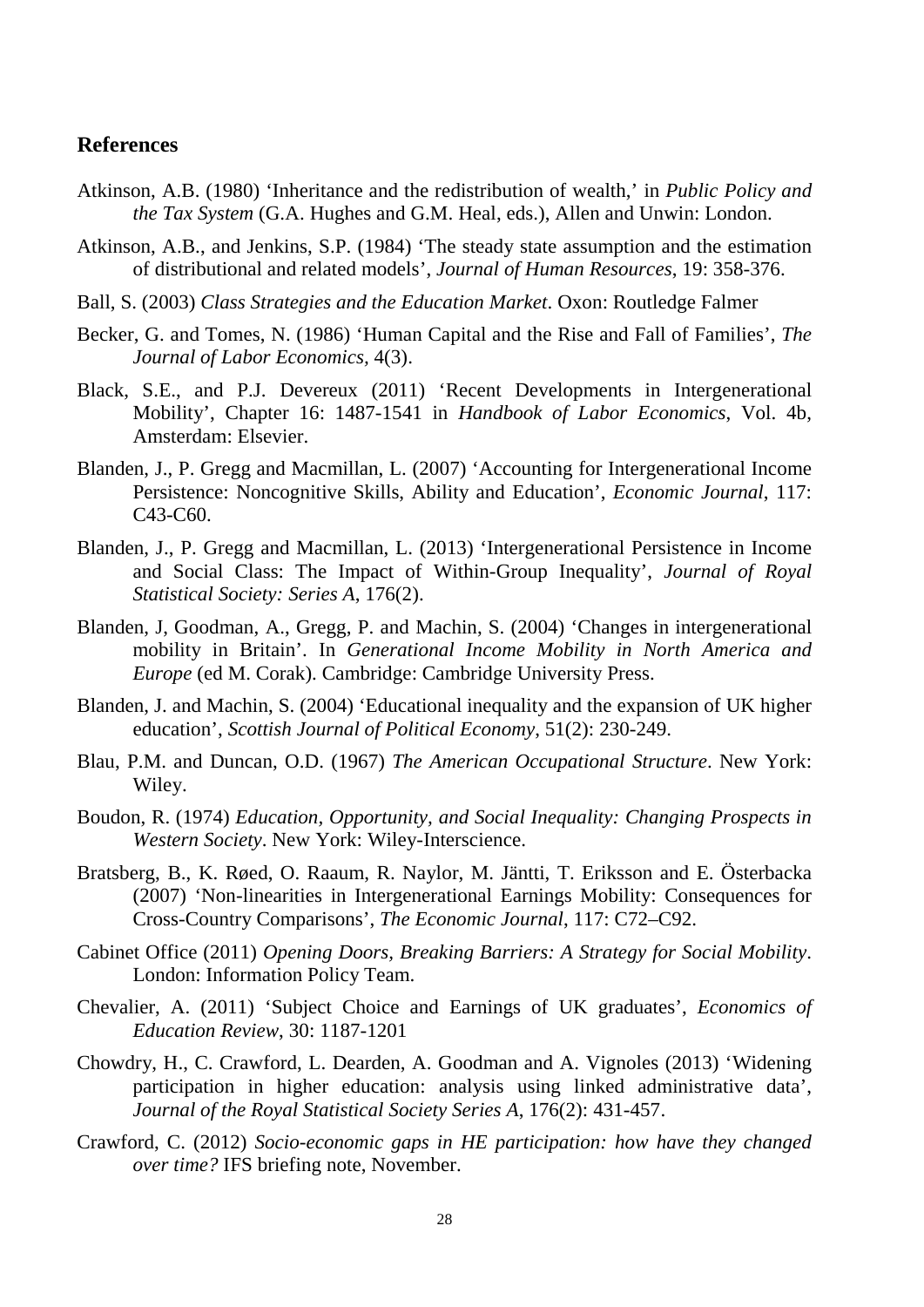- Dearden, L., McIntosh, S., Myck, M and Vignoles, A. (2002) 'The Returns to Academic and Vocational Based Skills in Britain', *Bulletin of Economic Research*, 54: 249- 274.
- Duncan, O.D., and R.W. Hodge. (1963) 'Education and Occupational Mobility. A Regression Analysis', *American Journal of Sociology,* 68: 629-44.
- Ermisch, J. and Nicoletti, C. (2005) *Intergenerational earnings mobility: changes across cohorts in Britain*, ISER Working Paper 2005-19. Colchester, University of Essex.
- Erikson R. and Goldthorpe, J. H. (2011) 'Has social mobility in Britain decreased? Reconciling divergent findings on income and class mobility', *British Journal of Sociology*, 61: 211-230.
- Gregg, P. and Macmillan, L. (2010) 'Family income, education and cognitive ability in the next generation: exploring income gradients in education and test scores for current cohorts of youth', *Longitudinal and Life Course Studies*, 1(3): 259-280
- Gregg, P., Macmillan, L. and Vittori, C. (2014) 'Lifetime Economic Mobility in the UK', mimeo, University of Bath.
- Goldthorpe, J. H. (2013) 'Understanding and Misunderstanding Social Mobility in Britain: The Entry of Economists, the Confusion of Politicians and the Limits of Educational Policy', *Journal of Social Policy*, 42 (3): 431-450.
- Goldthorpe, J. H. and Jackson, M. (2007) 'Intergenerational Class Mobility in Contemporary Britain: Political Concerns and Empirical Findings', *British Journal of Sociology*, 58: 525-546.
- Gorard, S. (2000) 'One of Us Cannot Be Wrong: The paradox of achievement gaps', *British Journal of Sociology of Education*, 21(3): 391-400.
- Grawe, N. (2006) 'Lifecycle bias in estimate of intergenerational earnings persistence', *Labour Economics*, 13: 551-570.
- Haider, S. and Solon, G. (2006) 'Life-cycle Variation in the Association between Current and Lifetime Earnings', *American Economic Review*, 96: 1308-1320.
- Harkness, S. and S. Machin (1999) *Graduate Earnings in Britain 1974-1995*, Department for Education and Employment Research Report No. 95, London.
- Heath, A., Sullivan, A., Bolliver, V. and Zimdars, A. (2013) 'Education Under New Labour 1997-2010', *Oxford Review of Economic Policy*, 29: 227–247.
- Hobbs, G. and Vignoles, A. (2010) 'Is children's free school meal eligibility a good proxy for family income?', *British Educational Research Journal*, 36(4).
- Jerrim, J. (2012) 'The Socio-Economic Gradient in Teenagers' Reading Skills: How Does England Compare with Other Countries?', *Fiscal Studies*, 33(2): 159-184.
- Lee, C. and Solon, G. (2009) 'Trends in Intergenerational Income Mobility', *The Review of Economic and Statistics*, 91(4): 766-772.
- Lindley, J and Machin, S. (2012) 'The Quest for More and More Education: Implications for Social Mobility', *Fiscal Studies*, 33(2): 265-286.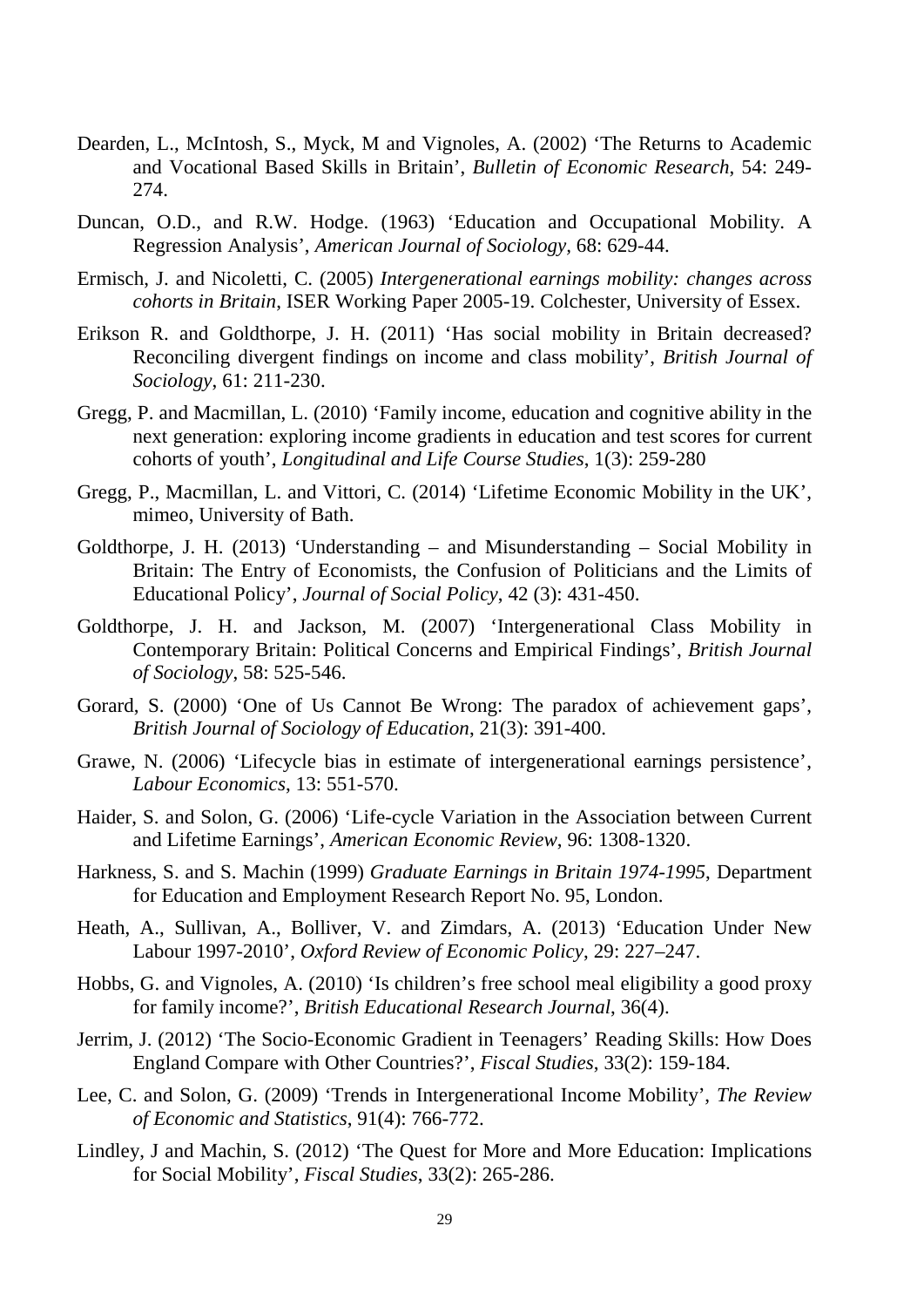- LSE Growth Commission (2013) *Investing for Prospersity: Skills, Infrastructure and Innovation*.
- Lupton, R. and Obolenskaya, P. (2013) *Labour's Record on Education: Policy, Spending and Outcomes 1997-2010*, Social Policy in a Cold Climate Working Paper 3, CASE.
- McIntosh, S. (2006) 'Further Analysis of the Returns to Academic and Vocational Qualifications', *Oxford Bulletin of Economics and Statistics*, 68(2): 225-251.
- Mood, C, Jonsson, J.O., and Bihagen, E. (2012) 'Socioeconomic Persistence across Generations: Cognitive and Noncognitive Processes.' Chapter 3: 53-83, in J. Ermisch, M. Jäntti, and T. Smeeding (eds.), *From Parents to Children. The Intergenerational Transmission of Advantage*. New York: Russell Sage
- Osborn Groves, M. (2005), 'Personality and the intergenerational transmission of economic status', 145-164 in: S. Bowles, H. Gintis, and M. Osborn Groves (eds.), *Unequal chances: Family background and economic success*. Princeton: Princeton University Press.
- Solon, G. (2004) 'A model of intergenerational mobility variation over time and place', in M. Corak (ed.) *Generational Income mobility in North America and Europe*, Cambridge University Press.
- Sulllivan, A., Zimdars, A., and Heath, A. (2010). 'The social structure of the 14-16 curriculum in England', *International Studies in Sociology of Education*, 20(1): 5- 21.
- Sutton Trust (2008) 'Increasing higher education participation amongst disadvantaged young people and schools in poorer communities', report to the National Council of Educational Excellence. [http://www.suttontrust.com/our-work/research/item/report](http://www.suttontrust.com/our-work/research/item/report-to-the-national-council-for-educational-excellence/)[to-the-national-council-for-educational-excellence/](http://www.suttontrust.com/our-work/research/item/report-to-the-national-council-for-educational-excellence/) Accessed 17th January 2014.
- Walker, I. and Zhu, Y. (2011) 'Differences by degree: Evidence of the net financial rates of return to undergraduate study in England and Wales', *Economics of Education Review*, 30: 1177-1186.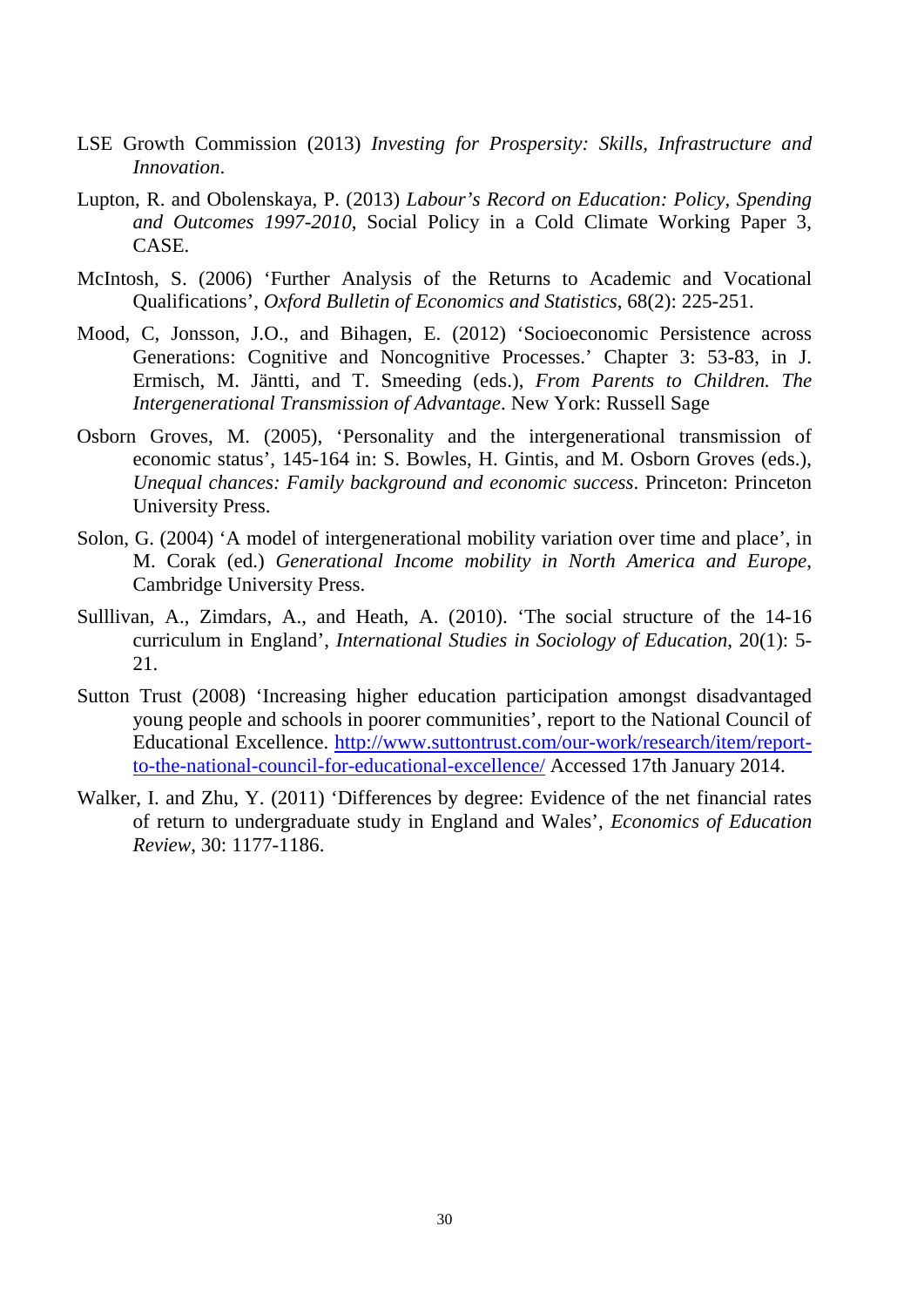# <span id="page-33-0"></span>**Appendix**

| Degree participation |                                            |                         |                          |      |       |                                            |  |  |
|----------------------|--------------------------------------------|-------------------------|--------------------------|------|-------|--------------------------------------------|--|--|
| Year of<br>birth     | Year<br>turned 19                          | FSM at 15               | Non-FSM at<br>15         | Gap  | Ratio | %<br>participating<br>in HE                |  |  |
| 1987                 | 2006                                       | 13                      | 33                       | 19   | 2.5   | 30.4                                       |  |  |
| 1988                 | 2007                                       | 14                      | 33                       | 19   | 2.4   | 31.9                                       |  |  |
| 1989                 | 2008                                       | 15                      | 33                       | 18   | 2.2   | 33.2                                       |  |  |
| 1990                 | 2009                                       | 17                      | 35                       | 18   | 2.1   | 34.4                                       |  |  |
|                      | 2 or more A-levels (including equivalents) |                         |                          |      |       |                                            |  |  |
| Year of<br>birth     | Year<br>turned 18                          | FSM at 15               | Non-FSM at<br>15         | Gap  | Ratio | % at least<br>2 A-levels<br>(and<br>equiv) |  |  |
| 1987                 | 2005                                       | 19.9                    | 46.3                     | 26.4 | 2.3   | 45.6                                       |  |  |
| 1988                 | 2006                                       | 21.0                    | 47.2                     | 26.2 | 2.2   | 46.9                                       |  |  |
| 1989                 | 2007                                       | 22.7                    | 48.3                     | 25.7 | 2.1   | 48.2                                       |  |  |
| 1990                 | 2008                                       | 24.5                    | 49.7                     | 25.2 | 2.0   | 49.8                                       |  |  |
| 1991                 | 2009                                       | 26.7                    | 51.3                     | 24.6 | 1.9   | 51.5                                       |  |  |
| 1992                 | 2010                                       | 29.6                    | 53.8                     | 24.2 | 1.8   | 54.0                                       |  |  |
| 1993                 | 2011                                       | 31.8                    | 56.5                     | 24.7 | 1.8   | 56.7                                       |  |  |
| Staying on post 16   |                                            |                         |                          |      |       |                                            |  |  |
| Year of<br>birth     | Year<br>turned 18                          | Most<br>deprived<br>20% | Least<br>deprived<br>20% | Gap  | Ratio | % staying<br>on post-<br>16                |  |  |
| 1958                 | 1976                                       | 28.7                    | 56.8                     | 28.1 | 2.0   | 39.1                                       |  |  |
| 1970                 | 1988                                       | 32.0                    | 70.7                     | 38.7 | 2.2   | 46.6                                       |  |  |
| 1975-1980            | 1993-1998                                  | 49.7                    | 83.5                     | 33.8 | 1.7   | 69.1                                       |  |  |
| 1981-1986            | 1999-2004                                  | 49.5                    | 75.6                     | 26.1 | 1.5   | 64.2                                       |  |  |
| 1989/1990            | 2007/2008                                  | 68.2                    | 86.8                     | 18.6 | 1.3   | 74.5                                       |  |  |
|                      |                                            |                         |                          |      |       |                                            |  |  |

**Table A1: Other attainment data included in the meta analysis**